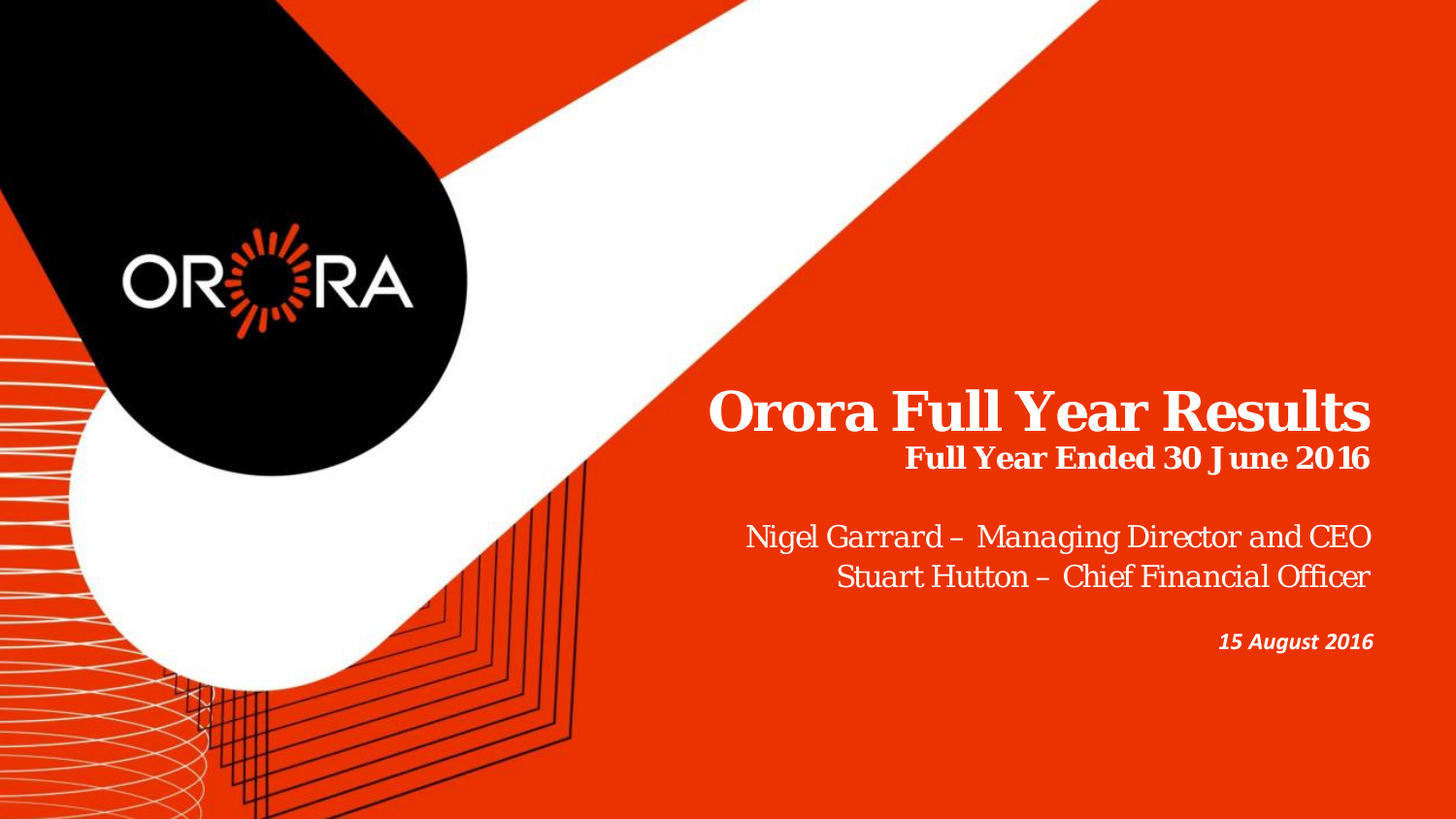## *Important Information*



#### **Forward Looking Statements**

This presentation contains forward-looking statements that involve subjective judgment and analysis and are subject to significant uncertainties, risks and contingencies, many of which are outside the control of, and are unknown to Orora. Forward-looking statements can generally be identified by the use of forward-looking words such as "may", "will", "expect", "intend", "plan", "seeks", "estimate", "anticipate", "believe". "continue", or similar words.

No representation, warranty or assurance (express or implied) is given or made in relation to any forward looking statement by any person (including Orora). In addition, no representation, warranty or assurance (express or implied) is given in relation to any underlying assumption or that any forward looking statements will be achieved. Actual future events may vary materially from the forward looking statement and the assumptions on which the forward looking statements are based. Given these uncertainties, readers are cautioned not to place undue reliance on such forward looking statements.

In particular, we caution you that these forward looking statements are based on management's current economic predictions and assumptions and business and financial projections. Orora's business is subject to uncertainties, risks and changes that may cause its actual results, performance or achievements to differ materially from any future results, performance or achievements expressed or implied by these forward-looking statements. The factors that may affect Orora's future performance include, among others:

- Changes in the legal and regulatory regimes in which Orora operates;
- Changes in behaviour of Orora's major customers;
- Changes in behaviour of Orora's major competitors;
- The impact of foreign currency exchange rates; and
- General changes in the economic conditions of the major markets in which Orora operates.

These forward looking statements speak only as of the date of this presentation. Subject to any continuing obligations under applicable law or any relevant stock exchange listing rule, Orora disclaims any obligation or undertaking to publicly update or revise any of the forward looking statements in this presentation, whether as a result of new information, or any change in events conditions or circumstances on which any statement is based.

#### **Non-IFRS information**

Throughout this presentation, Orora has included certain non-IFRS financial information. This information is presented to assist in making appropriate comparisons with prior periods and to assess the operating performance of the business. Orora uses these measures to assess the performance of the business and believes that the information is useful to investors. All other non-IFRS information unless otherwise stated, have not been extracted from Orora's financial statements.

#### **Underlying Earnings – excludes profit on sale of land at Petrie, Queensland**

Throughout this presentation, all references to 'underlying earnings' ('underlying EBITDA', 'underlying EBIT', 'underlying NPAT', 'underlying EPS') excludes the FY16 profit on sale of land at Petrie, Queensland. This information is presented to assist in making appropriate comparisons with prior periods and to assess the operating performance of the business. Please see Appendix 1 for a reconciliation between 'reported earnings' and 'underlying earnings'.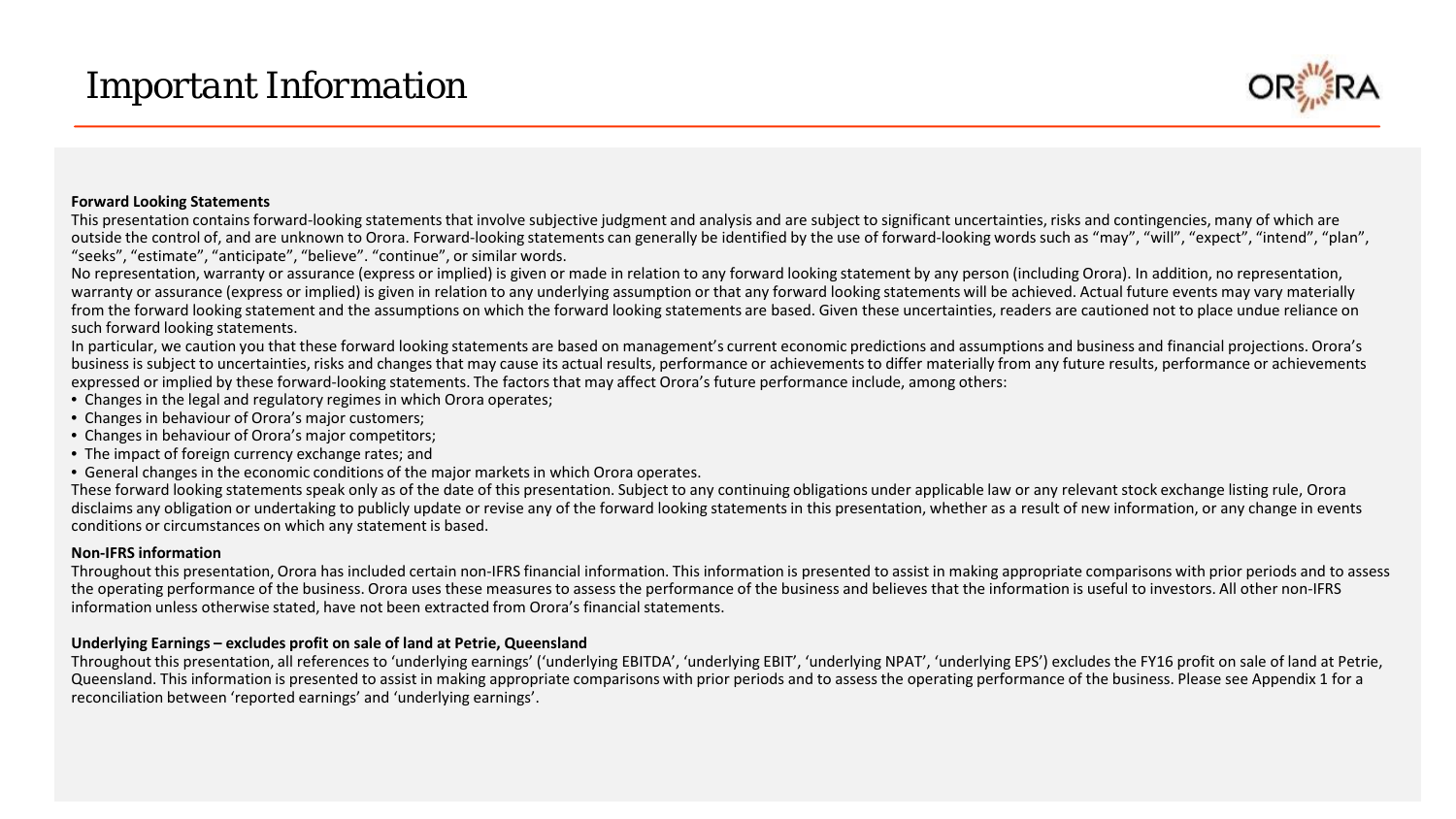

### **Reported Earnings Summary**

| A\$ Million                         | <b>FY15</b> | <b>FY16</b> | Δ‰   |
|-------------------------------------|-------------|-------------|------|
| <b>Reported NPAT</b>                | 131.4       | 168.6       | 28.3 |
| Reported EPS (cents) <sup>(1)</sup> | 10.9        | 14.1        | 29.4 |

### **Underlying Earnings Summary(2)**

| <b>A\$ Million</b>                   | <b>FY15</b> | <b>FY16</b> | $\Delta\%$ |
|--------------------------------------|-------------|-------------|------------|
| Underlying NPAT <sup>(2)</sup>       | 131.4       | 162.7       | 23.8       |
| Underlying EPS (cents) $(1)$ , $(2)$ | 10.9        | 13.6        | 24.8       |
| <b>Segment EBIT</b>                  |             |             |            |
| Australasia                          | 181.6       | 200.4       | 10.4       |
| <b>North America</b>                 | 71.6        | 98.9        | 38.1       |
| <b>Underlying Corporate</b>          | (28.1)      | (27.2)      | 3.2        |
| Underlying EBIT <sup>(2)</sup>       | 225.1       | 272.1       | 20.9       |

3 (1) Calculated as NPAT / weighted average ordinary shares (net of Treasury Shares)

Refer slide 2. Excludes gain from sale of land at Petrie, Queensland (representing \$8.4M EBIT and \$5.9M NPAT). See Appendix 1 for reconciliation 3

### **Strong underlying EPS growth – up 24.8%**

- Robust double digit EBIT growth in both Australasia and North America despite flat economic conditions
	- $\circ$  Australasian EBIT up 10% both Fibre Packaging and Beverage contributing
	- o North America local currency EBIT up 20% continued strong sales growth, margin expansion initiatives and acquisition benefits
- B9 delivered further earnings benefits, exited FY16 at a run rate equal to design production capacity of 400,000 tonnes – in line with expectations

### **Increased Cash Flow and Dividends**

- EBIT growth converted into strong underlying operating cash flow of \$314M up 20%
- Leverage reduced to 1.7x, down from 1.9x at June 2015 providing a strong balance sheet to execute future growth options
- Final dividend of 5.0 cents per share (30% franked) total dividends 9.5 cents, up 27%
- Payout ratio approx. 67% of NPAT top end of indicated payout range

### **Continued investment for future growth**

- Acquired IntegraColor (March 2016) Texas based provider of Point of Purchase (POP) retail display and visual communication services
- Announced \$42M investment to increase glass bottle manufacturing capacity import replacement, underpinned by existing customer demand
- Successful launch of the \$45.0M Orora Global Innovation Initiative \$20.0M committed in FY16 to innovative product solutions and enhancing productivity
- Key business projects and integration of recent acquisitions on track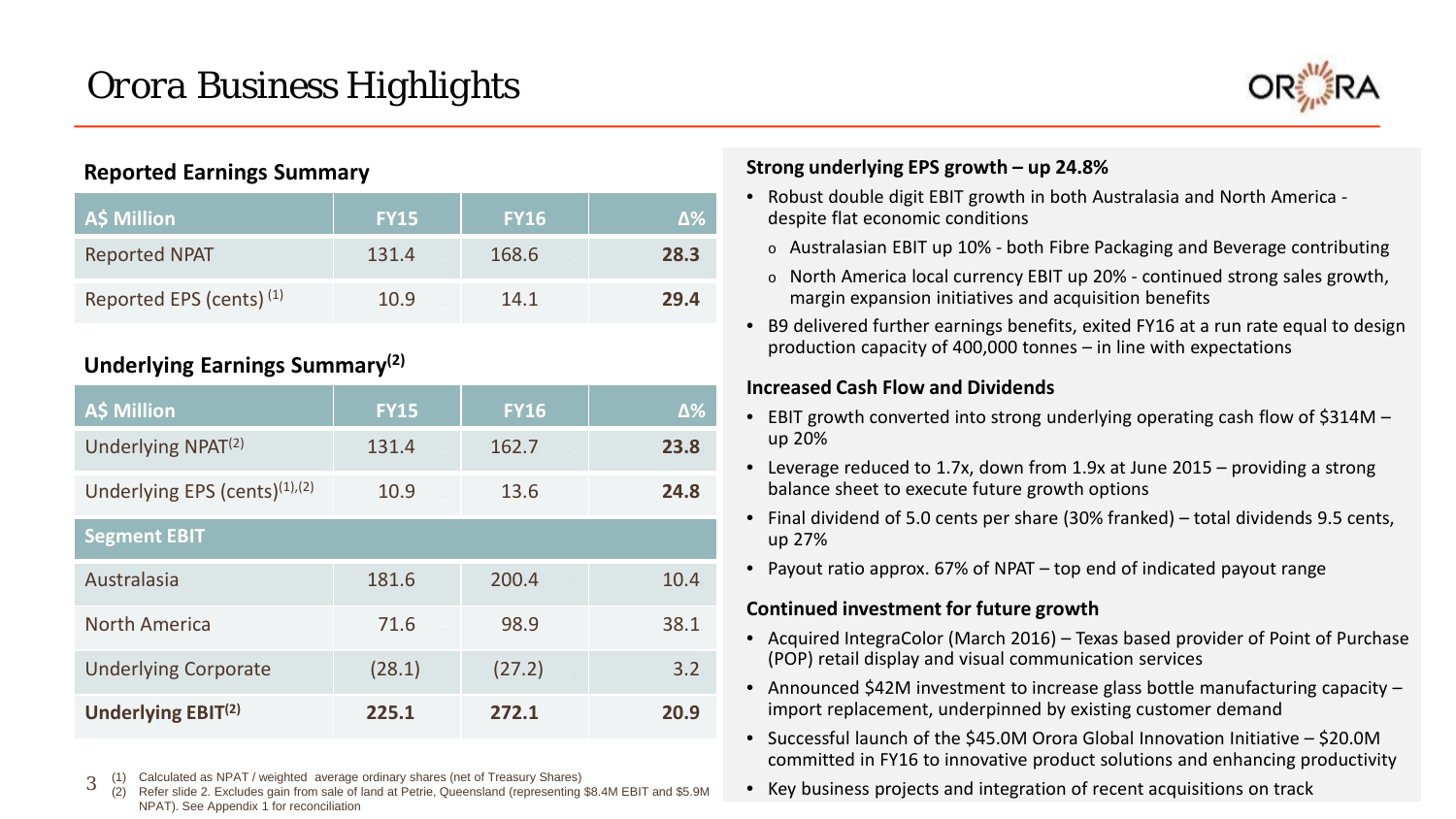

|              | June 2015 | <b>June 2016</b> |
|--------------|-----------|------------------|
| <b>RCFR</b>  | 5.9       | 5.9              |
| <b>LTIFR</b> | 1.9       | 1.5              |

**Safety of our employees is essential – goal is zero harm**

### **Safety progress is a key focus – an ongoing journey**

- RCFR has remained static continued area of focus for all Business Groups – injuries are all avoidable
- Pleasing reduction in LTIFR
	- Reflects emphasis on reducing the risk of occurrence of higher severity incidents
	- Benefits of implementing corrective actions from root cause analysis of serious incidents and near misses
- Ongoing development of comprehensive risk profiles for high risk hazards/sites and implementation of appropriate mitigation plans
- Continued focus on ensuring tools and processes reflect industry best standard and are available to all employees

Note: Safety calculations based on a rolling 12 month performance and excludes IntegraColor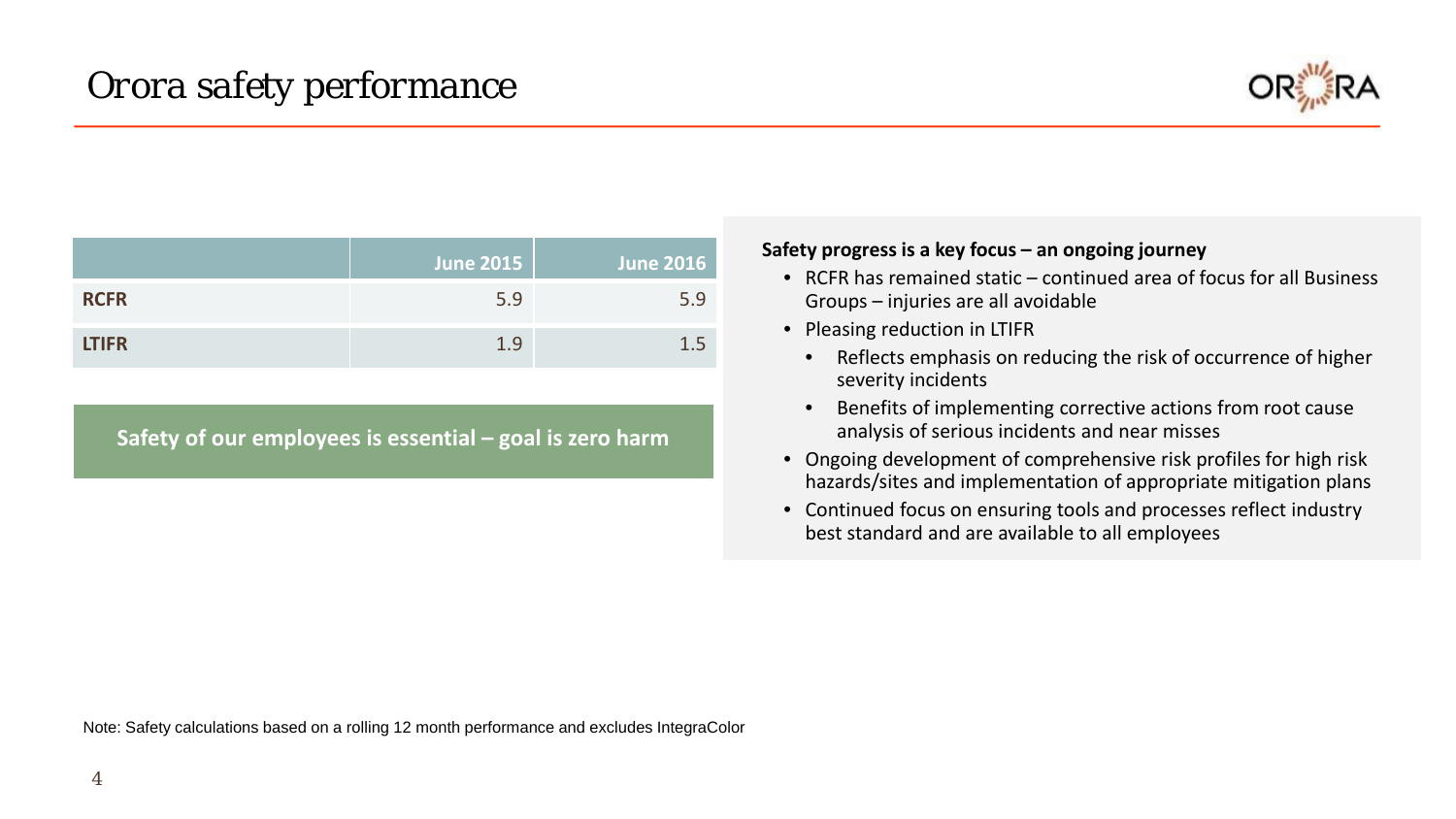

### **Full Year Underlying Financial Highlights**

| A\$ million                             | <b>FY15</b> | <b>FY16</b> | $\Delta\%$ |
|-----------------------------------------|-------------|-------------|------------|
| <b>Sales</b>                            | 3,407.8     | 3,849.8     | 13.0       |
| Underlying EBITDA <sup>(1)</sup>        | 323.2       | 379.6       | 17.5       |
| Underlying $EBIT(1)$                    | 225.1       | 272.1       | 20.9       |
| Underlying NPAT <sup>(1)</sup>          | 131.4       | 162.7       | 23.8       |
| Underlying EPS (cents) (1), (2)         | 10.9        | 13.6        | 24.8       |
| ETR (%)                                 | 29.8        | 29.6        |            |
| Underlying Return on Sales $(\%)^{(3)}$ | 6.6         | 7.1         |            |
| Operating Cash Flow <sup>(4)</sup>      | 260.8       | 313.8       | 20.3       |
| RoAFE (%) <sup>(1)</sup>                | 10.6        | 12.7        |            |
| Dividend (cents)                        | 7.5         | 9.5         | 26.7       |

### **Strong performance slightly ahead of expectations**

- (1) Excludes gain from sale of land at Petrie, Queensland (representing \$8.4M EBIT and \$5.9M NPAT). See Appendix 1 for reconciliation
- (2) Calculated as underlying NPAT / weighted average ordinary shares (net of Treasury Shares)
- (3) Calculated as underlying EBIT / Sales

5

5 (4) Operating cash flow excludes significant items and excludes the Petrie land sale proceeds, that are considered outside the ordinary course of operations and non-recurring in nature. Includes Net Capital **Expenditure** 

### **Increased sales (up 13.0%)**

- Underlying sales growth in Australasia was 2.5%
- Local currency sales in North America up 11.9%. Organic sales growth of approximately 6%. Favourable FX impact of \$219M

### **Underlying earnings growth (up 24.8%)**

- Delivered an incremental \$13.7M of B9 benefits; organic sales growth; improved cost control; operating efficiency and initial contributions from acquisitions
- Improved earnings despite muted economic conditions and input cost headwinds at Glass/B9, Fibre Packaging's transition to a "go direct" model in fruit and produce and tighter manufacturing margins in North America
- Return on sales margin improved 50 bps to 7.1%
- Underlying EBIT up 20.9% to \$272M, underlying EPS up 24.8%
- Effective tax rate 29.6%
- RoAFE improved 210 bps to 12.7% reflecting increased earnings and sound balance sheet management
- Favourable FX impact on EBIT of \$10.7M

### **Earnings growth converted into strong cash flow and increasing dividend**

- Strong operating cash flow (excluding Petrie sale) \$314M up 20%
- Cash conversion 76% in excess of 70% management target
- Total dividends of 9.5 cents declared up 27%. Payout ratio 67% top end of indicated range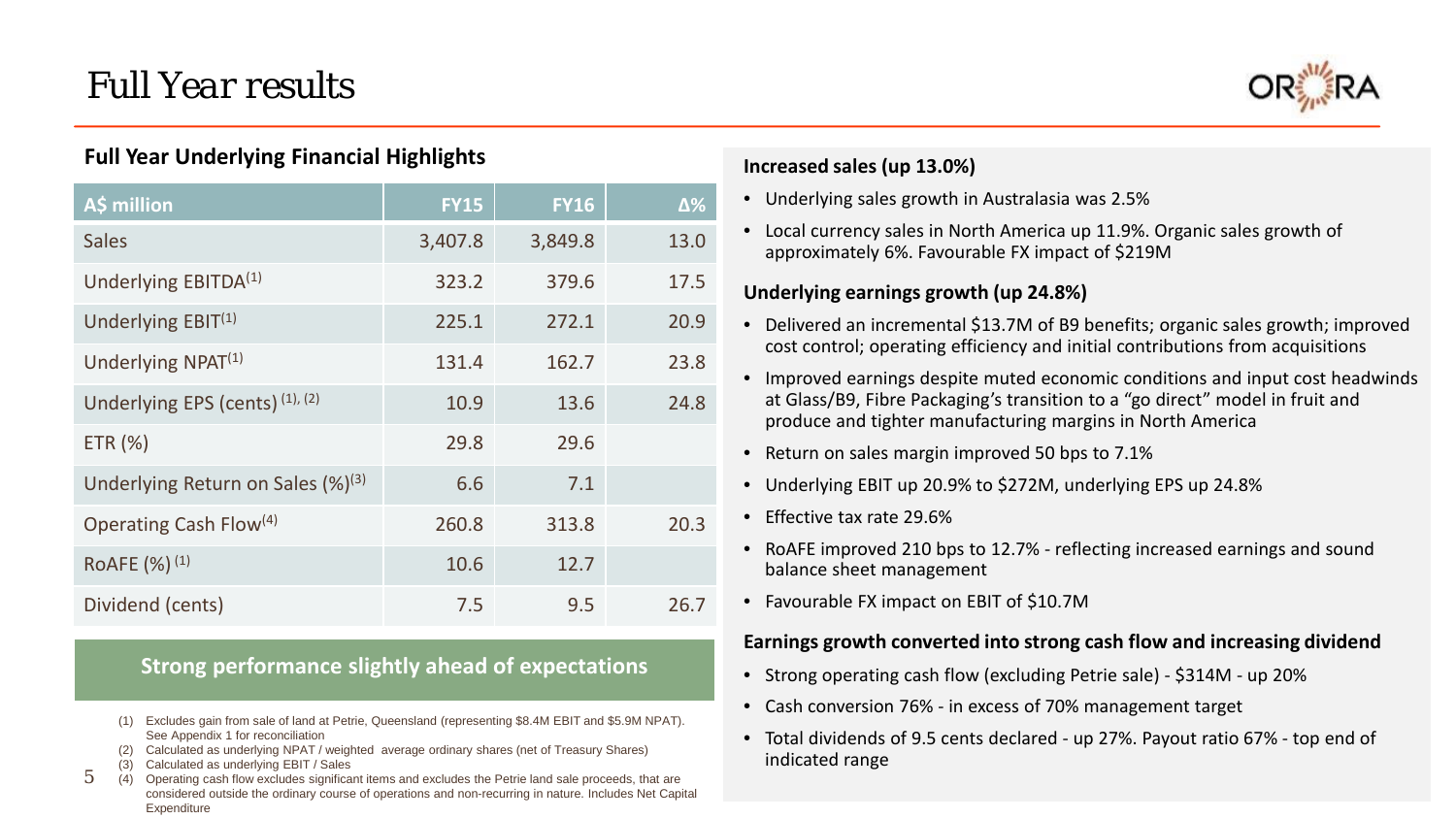# *Orora Australasia*



### **Results Summary**

| A\$ Million                | <b>FY15</b> | <b>FY16</b> | $\Delta\%$  |
|----------------------------|-------------|-------------|-------------|
| <b>Sales Revenue</b>       | 1,935.5     | 1,956.6     | $1.1^{(1)}$ |
| <b>EBIT</b>                | 181.6       | 200.4       | 10.4        |
| <b>EBIT Margin %</b>       | 9.4         | 10.2        |             |
| <b>Operating Cash Flow</b> | 217.2       | 228.5       | 5.2         |
| ROAFE %                    | 10.2        | 11.6        |             |

**Strong operational performance and further B9 benefits driving higher earnings**

Underlying sales up 2.5% after adjusting for the impact of lower recycling sales due to the progressive exit of surplus tonnes and the pass through of lower aluminium prices.

### **Underlying sales growth of 2.5%(1) despite subdued market conditions**

- Fibre
	- o Steady organic growth; improved agriculture and grocery volumes in Australia; higher agriculture volumes in NZ led by a strong kiwi fruit and apple season
	- o New business won in the "go direct" channel in fruit and produce partially offset the impact from the terminated distribution agreement (May 2015)
- Beverage
	- o Higher Glass volumes increased market share (beer), improving wine volumes; Can volumes were stable
	- o With Glass furnaces oversold and Orora importing bottles to meet demand, \$42M will be invested to increase manufacturing capacity by 60M bottles

### **Earnings up 10.4% - benefits from both Fibre and Beverage**

- Benefits from volume growth, on target delivery of B9 'self help', reversal of the majority FY15 adverse glass furnace rebuild impact and improving operating efficiency
- Partially offset by input cost inflation (Glass/B9), timing of Fibre Packaging's "go direct" channel transition and higher depreciation at Glass due to FY15 rebuild
- EBIT margin increased by 80 bps to 10.2% efficiency and cost control continues to improve

### **Improved earnings being converted into strong cash flow and improving returns**

- Strong operating cash flow despite one-off working capital timing impacts which are expected to reverse during FY17
- RoAFE improved 140 bps to 11.6% driven by higher earnings with benefits from previous large scale investments materialising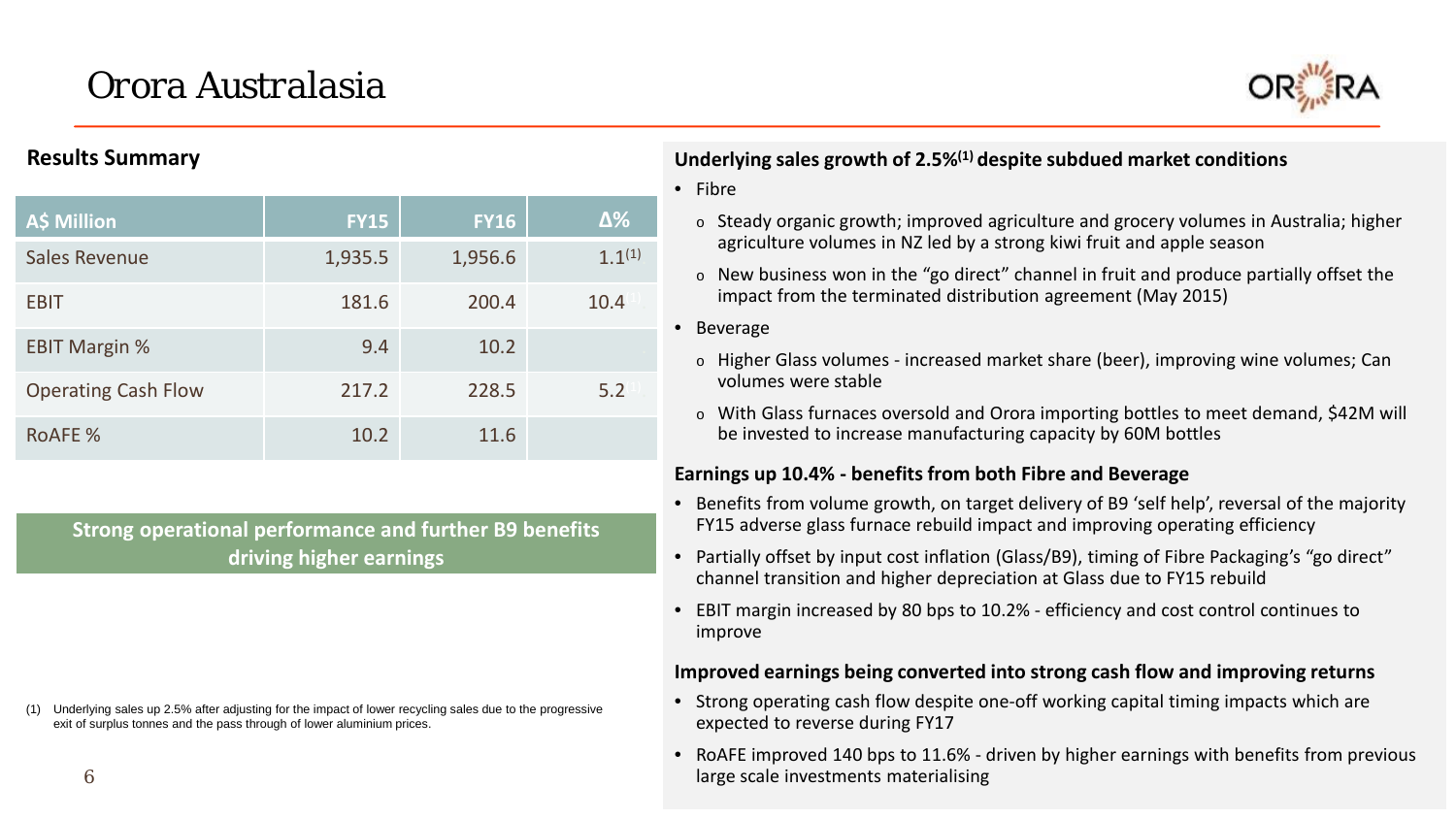

| Net B9 'self help' target<br>Cumulative B9 'self help' achieved in FY15                                                           | A\$ Million<br>42.5<br>21.4 | Production ramp up on target with expectations<br>• Produced 382,000 tonnes during the period (367,000 tonnes in $pcp$ ) –<br>extended September 2015 shut affecting 1H volumes, improved<br>manufacturing consistency in 2H<br>• Successfully exited FY16 at a run rate equal to design production capacity<br>of 400,000 tonnes $-$ in line with expectations<br>Exported 79,500 tonnes to North America (55,300 tonnes in pcp) |
|-----------------------------------------------------------------------------------------------------------------------------------|-----------------------------|-----------------------------------------------------------------------------------------------------------------------------------------------------------------------------------------------------------------------------------------------------------------------------------------------------------------------------------------------------------------------------------------------------------------------------------|
| Incremental B9 'self help' achieved in FY16                                                                                       | <b>13.7</b>                 | On track delivery of B9 'self help' earnings benefits – incremental \$13.7M in<br><b>FY16 (compared to FY15)</b><br>• Incremental \$11.2M from cost reduction                                                                                                                                                                                                                                                                     |
| <b>Cumulative B9 'self help' achieved in FY16</b>                                                                                 | 35.1                        | • Incremental \$2.5M from innovation/R&D<br>Final B9 'self help' EBIT benefits to be delivered in FY17                                                                                                                                                                                                                                                                                                                            |
| Cost reduction and innovation/sales synergies being delivered<br>B9 exited FY16 at a run rate equal to design production capacity |                             | Remaining incremental B9 EBIT benefits of approximately \$7M are<br>expected to be delivered in FY17<br>Once complete, B9 will have successfully delivered \$42.5M of cumulative<br>$\bullet$<br>EBIT benefits over a 3 year period                                                                                                                                                                                               |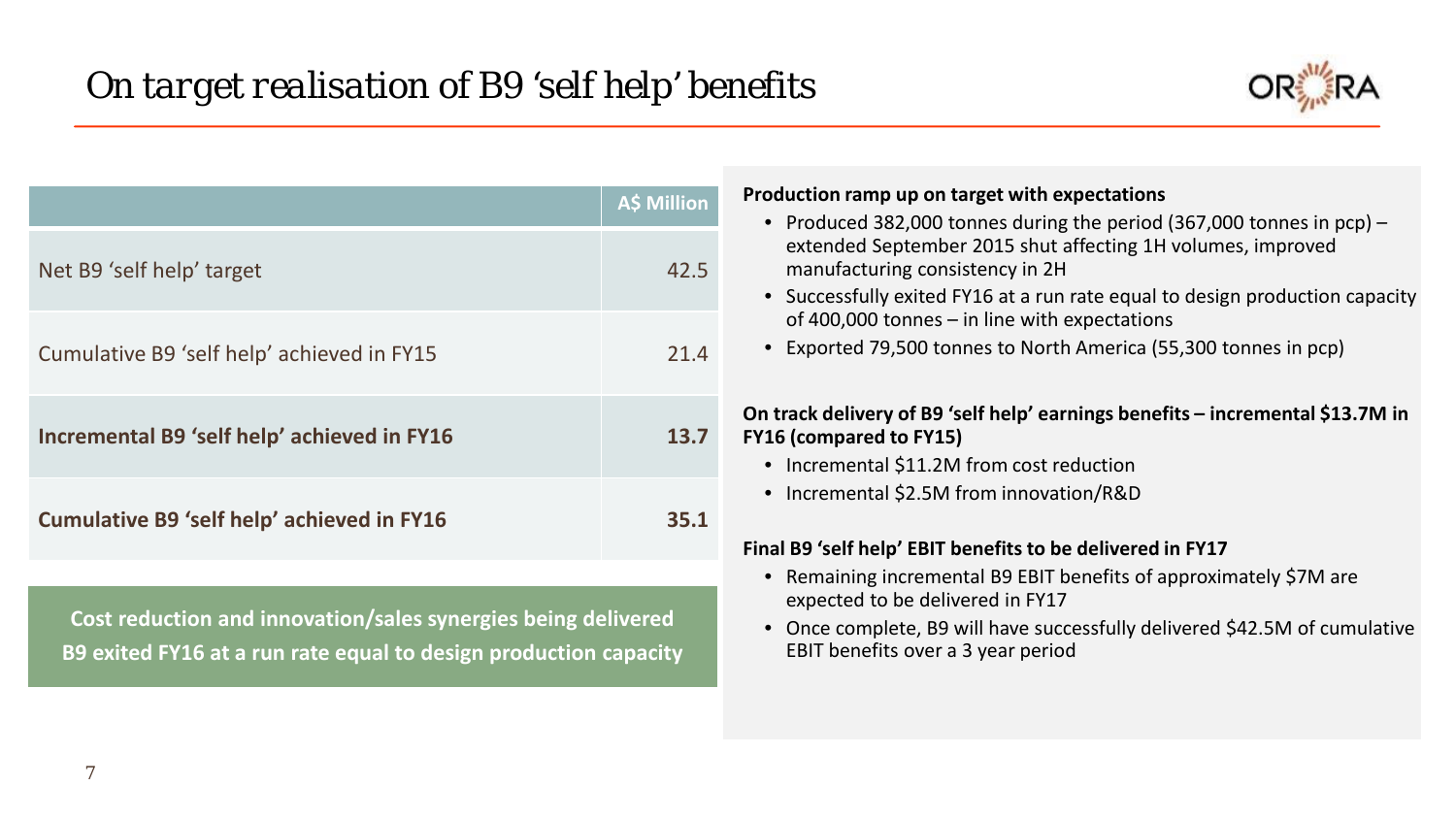



**Delivery of further B9 benefits, positive vol/mix/efficiency and reversal of adverse FY15 furnace rebuild impact** 

**Solid result despite headwinds faced by the business(1)**

(1) E.g. Higher input costs at Glass (gas, electricity and soda ash) and B9 (gas) as well as timing impact from the transition to a "go direct" sales channel within the fruit and produce sector in Fibre Packaging Australia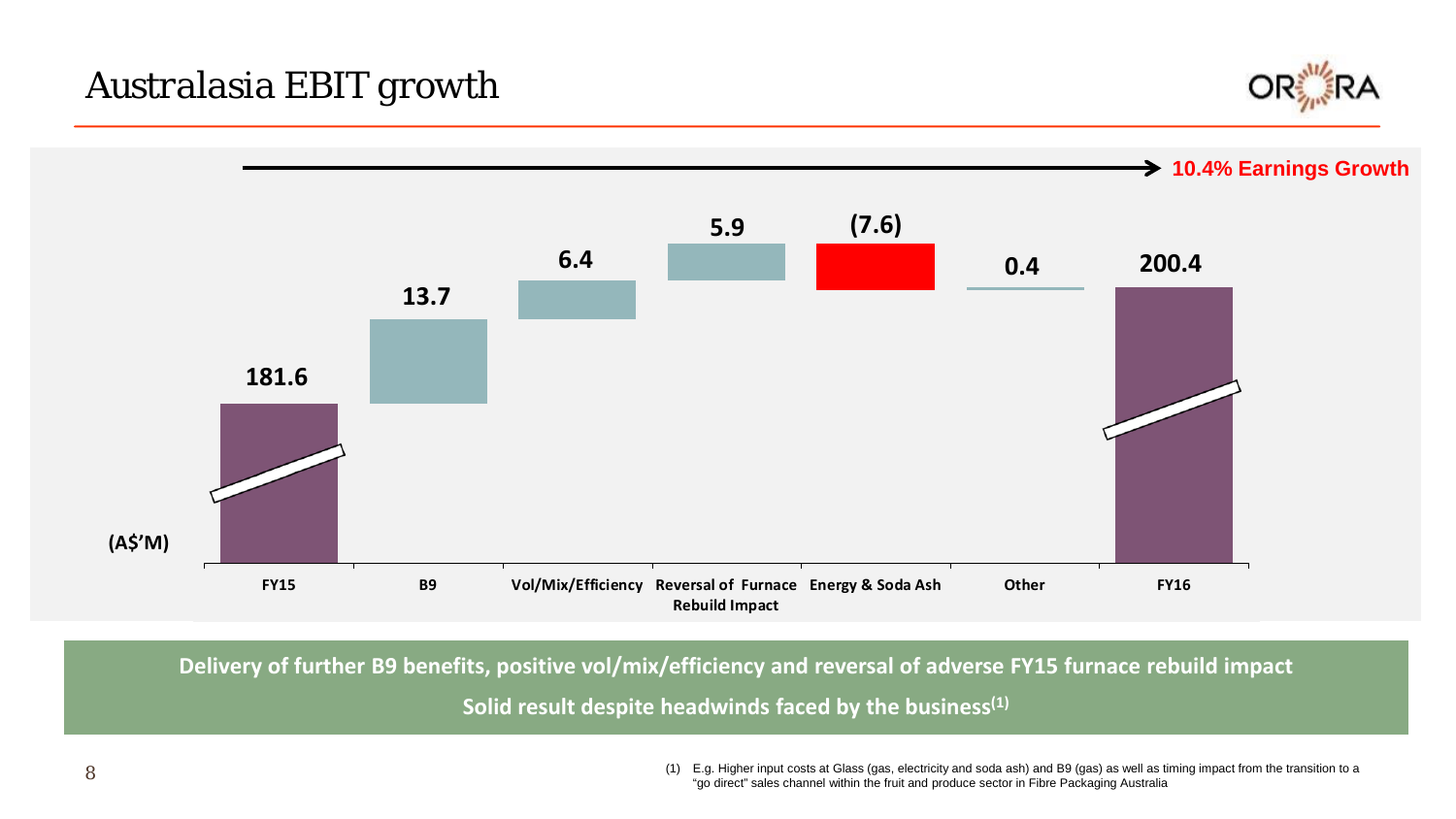# *Orora North America*



### **Results Summary**

| <b>US\$ Million</b>  | <b>FY15</b> | <b>FY16</b> | $\Delta\%$ |
|----------------------|-------------|-------------|------------|
| <b>Sales Revenue</b> | 1,231.7     | 1,378.8     | 11.9       |
| <b>EBIT</b>          | 59.9        | 72.0        | 20.2       |
| <b>EBIT Margin %</b> | 4.9         | 5.2         |            |
| <b>ROAFE %</b>       | 22.6        | 24.7        |            |
|                      |             |             |            |
| <b>A\$ Million</b>   | <b>FY15</b> | <b>FY16</b> | $\Delta\%$ |
| <b>Sales Revenue</b> | 1,472.3     | 1,893.2     | 28.6       |
| <b>EBIT</b>          | 71.6        | 98.9        | 38.1       |
|                      |             |             |            |

**Strong sales growth, sound operating cost control & acquisition benefits driving higher earnings & margins**

Operating Cash Flow 67.8 90.2 33.0

- (1) Following the 1 March 2016 acquisition of IntegraColor, Orora North America now comprises two Business Groups:
- If  $\bullet$  Orora Packaging Solutions (formerly Oron Landsberg and Manufacturing divisions) • Orora Packaging Solutions (formerly "Orora North America" and encompassing the  $\mathbf{Q}$ 
	- IntegraColor (Point of Purchase)

### **Strong Orora North America(1) growth despite subdued market conditions – sales up 11.9%**

- Organic sales growth of approximately 6.0%
	- $\circ$  Increased sales to existing customers and market share gains largely from independent players
	- $\circ$  Executing on market growth strategy leveraging product breadth, uniform service offering and national footprint
- Higher sales in Manufacturing, despite continued margin pressure from new industry capacity
- Benefits from recent acquisitions IntegraColor (March 2016), Jakait (September 2015)

#### **Earnings up 20.2% - driven by sales growth, margin improvement initiatives and acquisitions**

- Landsberg EBIT margin improved 20 bps to 5.1% enhancing customised value add service offering; improving efficiency, cost control and procurement
- Strong operating cash flow, up 33% to \$90M representing a cash conversion of 76%
- RoAFE increased 210 bps to 24.7% reflecting higher earnings and disciplined balance sheet management

#### **Over \$130M committed to future growth during FY16 – integration of acquisitions is on track**

- IntegraColor provides new earnings stream, expands Orora North America into the POP and visual communications segment
- Integration of Jakait is on track
- Successful integration of Worldwide Plastics delivered a 20% RoAFE in FY16 a full year ahead of targeted return criteria
- Two new east coast distribution centres, Orlando and Charlotte underpinned by corporate accounts

#### **Implementation of new ERP system on track with revised schedule**

- Roll out commenced January 2016 eleven sites have been successfully converted
- Cumulative spend to date US\$18.0M

#### **Translational FX benefit - \$218.9M on sales, \$10.7M on EBIT**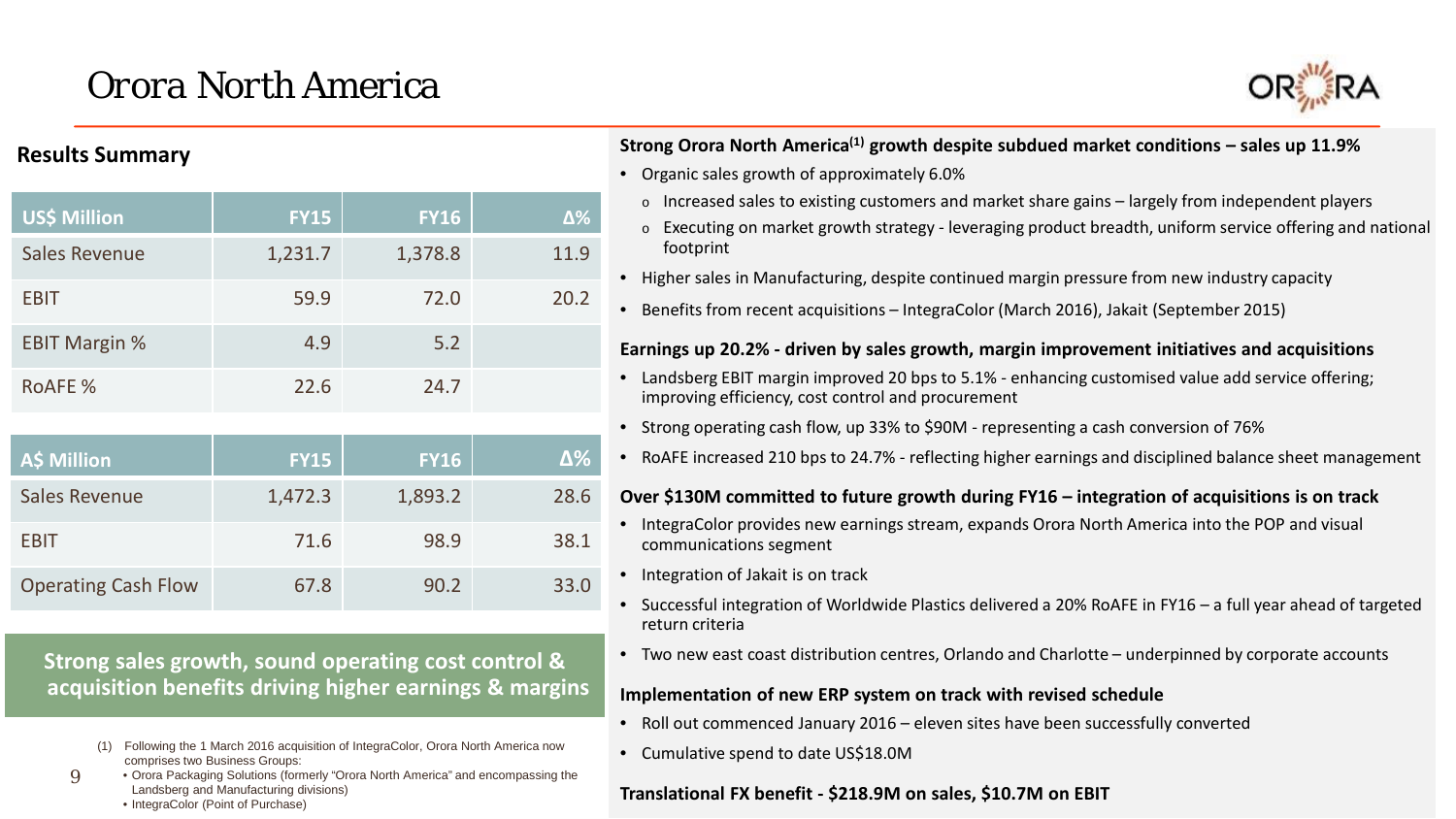## *North America EBIT growth*





**Organic sales growth / market share gains, margin improvement initiatives and acquisition benefits driving improved earnings Favourable FX benefit**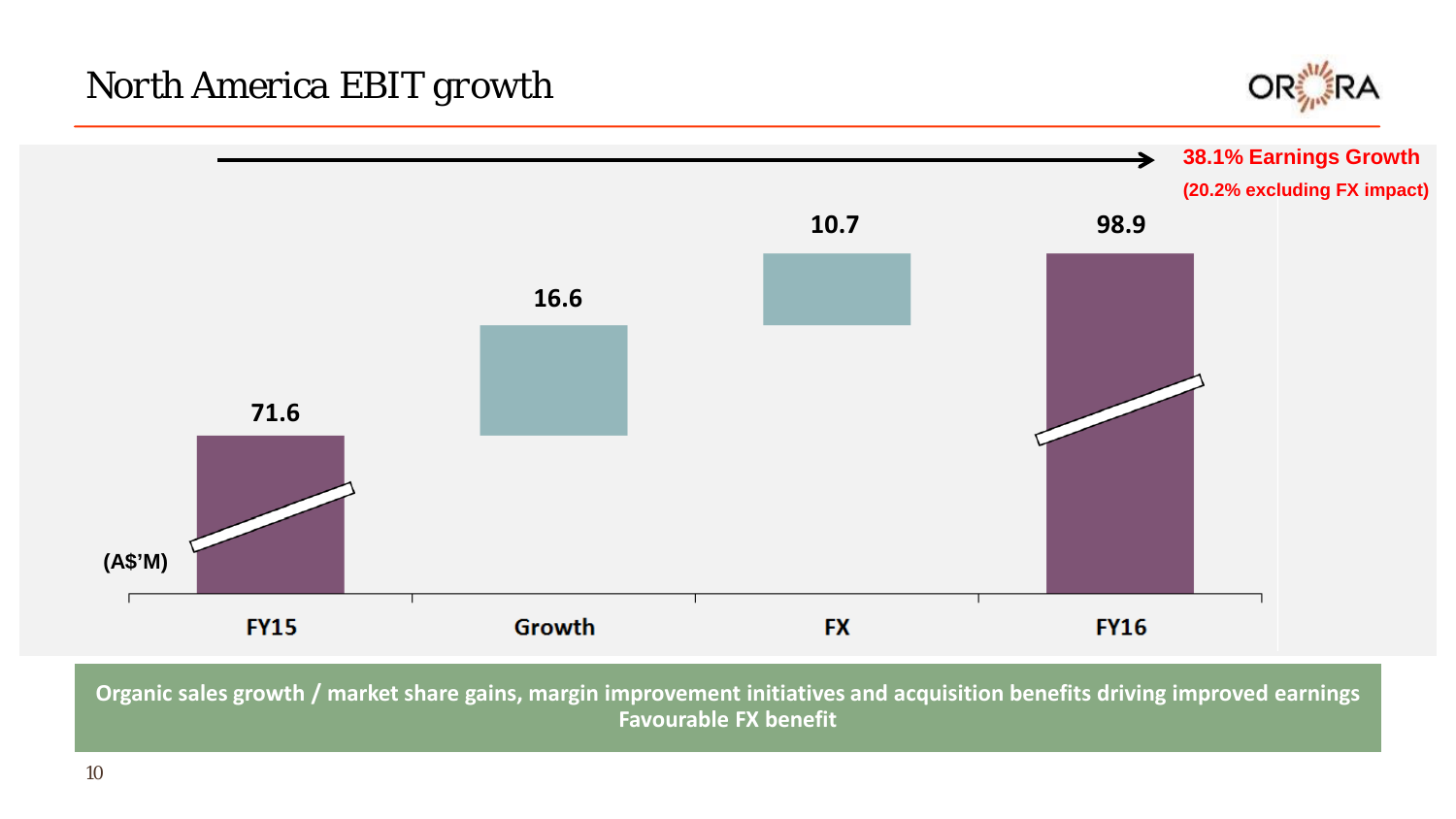## *IntegraColor – integration progress update*







- Acquired 1 March 2016 for US\$77.0M (approx. AUD107M)
- Approximately US\$100M of annual sales revenue
- Integration is tracking well
	- <sup>o</sup> Good customer and employee engagement
	- <sup>o</sup> Sound progress being made across all integration components
- The business is performing in line with financial expectations
	- <sup>o</sup> Contribution in FY16 adversely impacted by expensing of acquisition transaction costs of approximately US\$1.0M
- Vendor has joined the Orora Global Management Team
	- <sup>o</sup> In addition to overseeing the IntegraColor business, will focus on executing Orora North America's organic and inorganic growth strategy in POP
	- <sup>o</sup> Experienced local management team continuing to run the day-today operations
- A pipeline of national POP acquisition targets being developed to bolt onto IntegraColor

**Integration is on track and the business is performing inline with expectations** <sup>11</sup>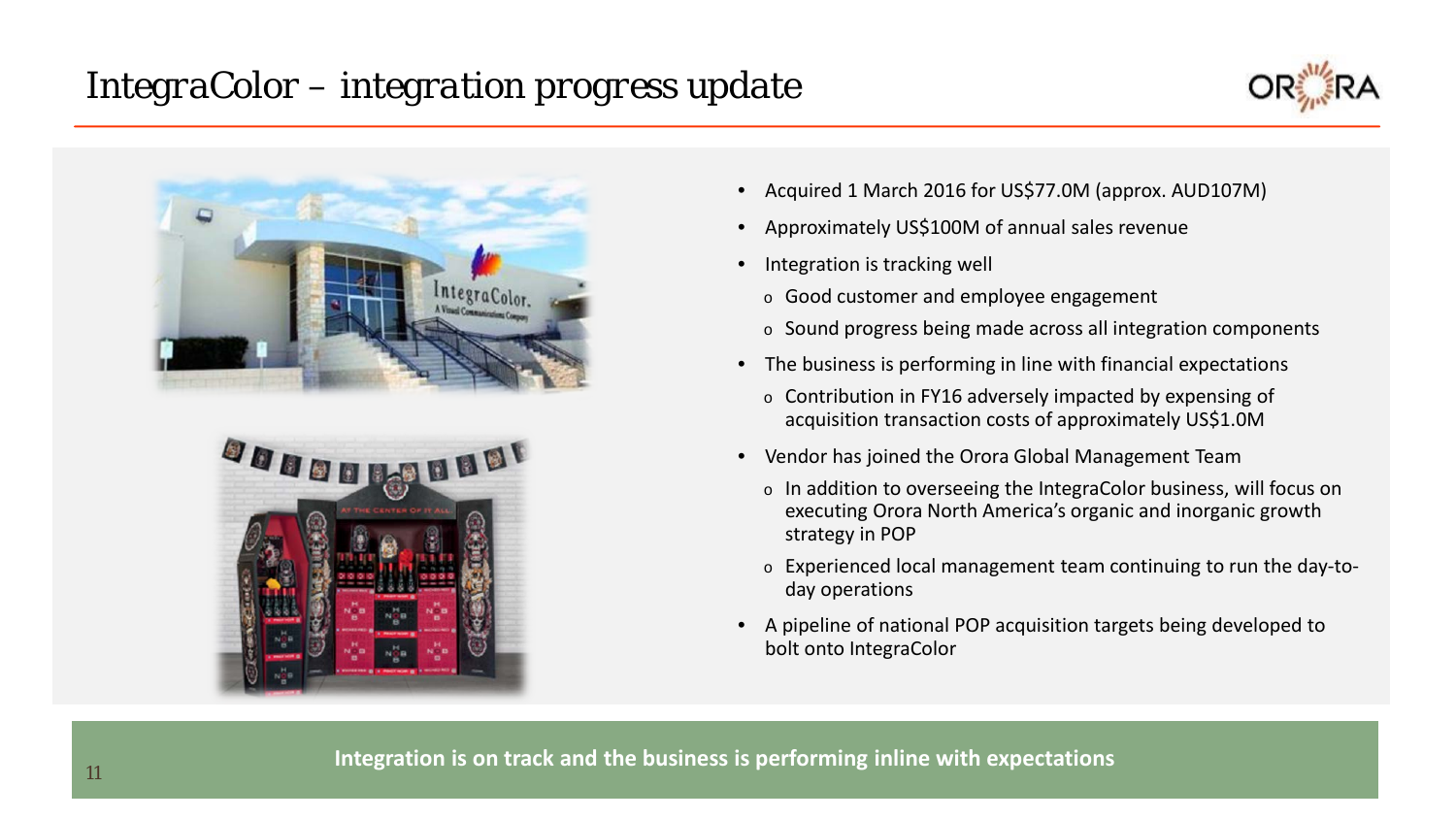## *Orora North America – provider of total packaging solutions*



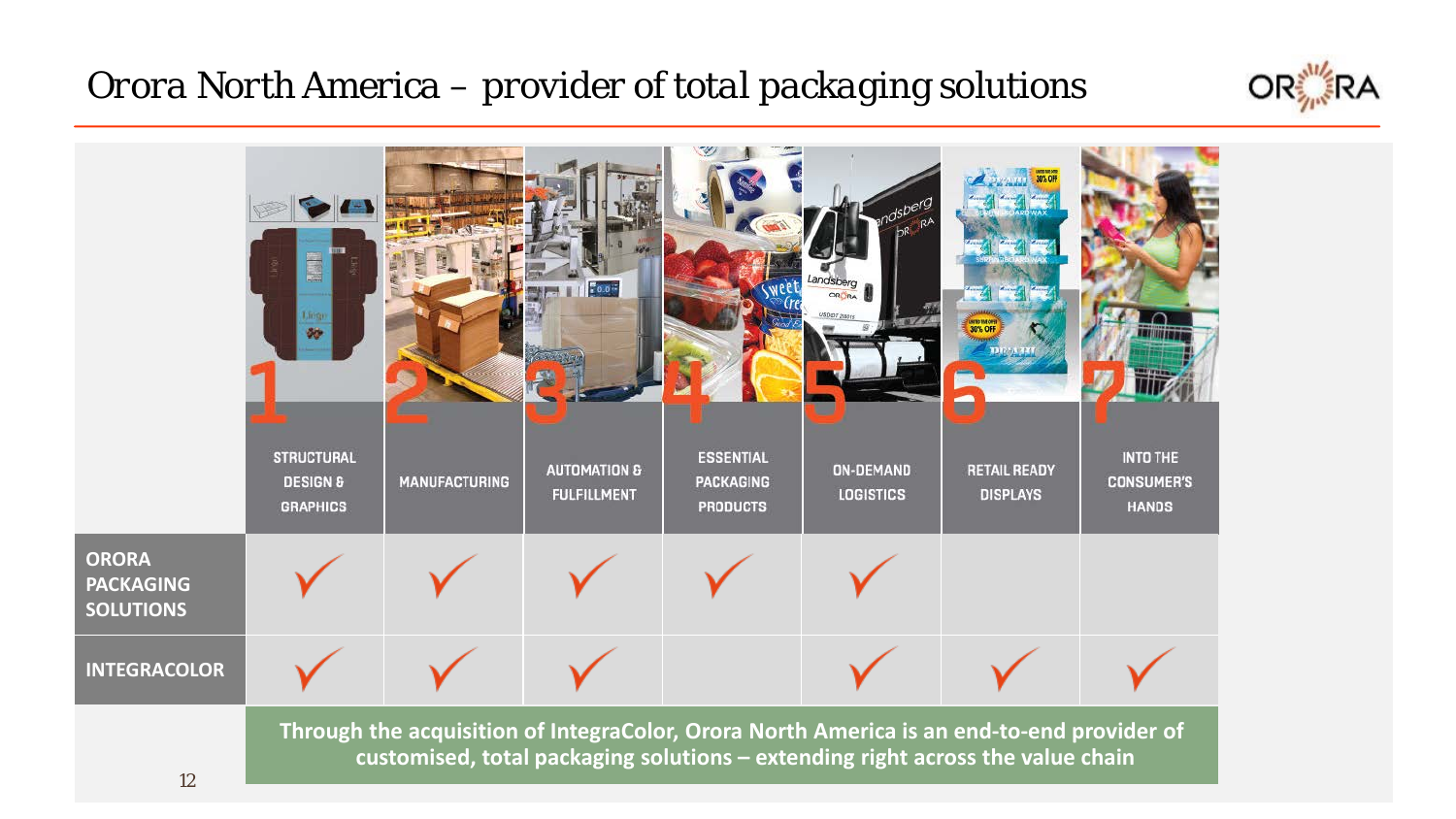

### **Earnings Summary (EBIT)**

| A\$ Million                 | <b>FY15</b> | <b>FY16</b> | Δ%   |
|-----------------------------|-------------|-------------|------|
| <b>Reported Corporate</b>   | (28.1)      | (18.8)      | 33.1 |
| <b>Petrie Land Sale</b>     | 0.0         | 8.4         | N/A  |
| <b>Underlying Corporate</b> | (28.1)      | (27.2)      | 3.2  |

### **Underlying Corporate costs slightly lower than prior year**

- Underlying Corporate costs were \$27.2M
- Includes restructuring costs associated with the new dairy sack line and New Zealand Cartons reorganisation partially offset by the profit on sale of surplus land at Botany (NSW)
- Corporate costs in FY17 are expected to be broadly in line with underlying costs in FY16
- The Petrie site was sold for \$50.5M. Consideration of \$20.0M was received during FY16. The balance of the proceeds will be received as decommissioning of the site progresses over the next two years. A gain of \$8.4M EBIT, \$5.9M NPAT was recognised during FY16 – this has been excluded from the underlying Corporate result (see Appendix 1 for reconciliation)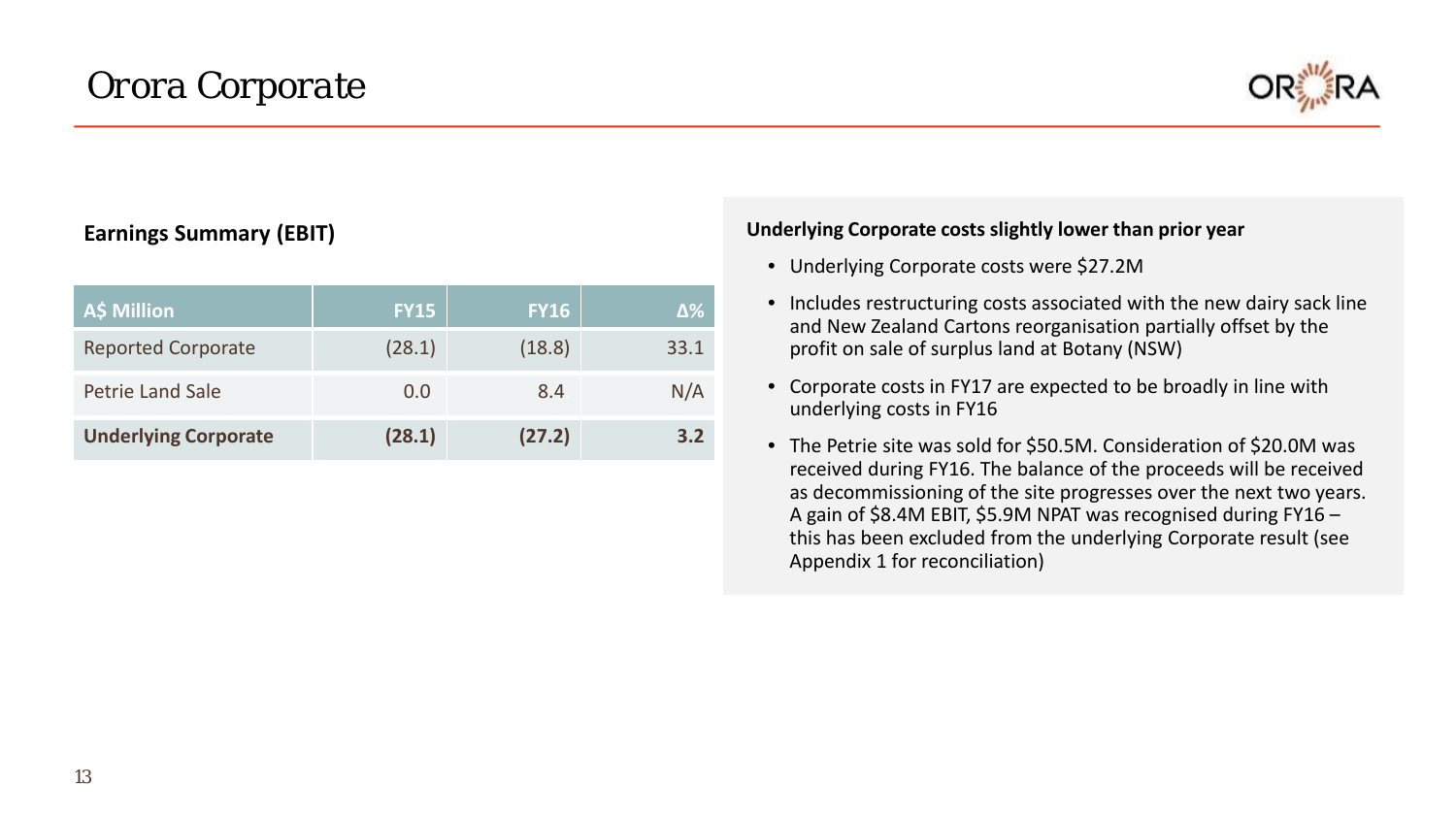## *Strong operating cash flow*



| <b>A\$ Million</b>                                | <b>FY15</b> | <b>FY16</b> |
|---------------------------------------------------|-------------|-------------|
| <b>EBITDA</b>                                     | 323.2       | 388.0       |
| Non Cash Items                                    | 20.0        | 26.5        |
| <b>Cash EBITDA</b>                                | 343.2       | 414.5       |
| Movement in Working Capital                       | (1.7)       | (23.5)      |
| <b>Net Capex</b>                                  | (80.7)      | (77.2)      |
| <b>Operating Cash Flow</b>                        | 260.8       | 313.8       |
| <b>Cash Significant Items</b>                     | (19.2)      | (4.7)       |
| <b>Operating Free Cash Flow</b>                   | 241.6       | 309.1       |
| <b>Growth Capex</b>                               |             | (21.8)      |
| Average Working Capital to Sales <sup>1</sup> (%) | 10.3        | 9.6         |

### **Healthy conversion of earnings growth into cash**

(1) Average net working capital for the period/annualised sales

14

(1) Average net working capital for the period/annualised sales<br>(2) Cash conversion measured as operating cash flow divided by cash EBITDA (3) Average working capital to sales target is 10.0% in the medium term

### **Increased earnings being converted into solid cash flow**

- Operating cash flow (excluding Petrie sale) up 20.3% to \$313.8M reflecting higher earnings and sound balance sheet management
- Cash conversion of 76% in line with pcp and in excess of 70% target<sup>(2)</sup>

### **Average working capital to sales ratio improved to 9.6% - below 10% target(3)**

- Well managed across the Group
- Increased working capital cash outflow reflects one off timing impacts that are all expected to reverse in FY17. Key elements are:
	- o Glass inventory build ahead of the FY17 capacity expansion
	- o Transition to an import sourcing model for aluminium
	- o Later/stronger NZ fruit and produce season driving up receivables in Fibre Packaging

### **Capex / Growth Capex includes spend on key business projects**

- Capex includes initial spend on approved innovation projects, printing and converting equipment upgrades across corrugating sites, NZ Cartons reorganisation and the new ERP system in North America
- Net capex includes proceeds (\$10.6M) from the sale of surplus land at Botany (NSW) but excludes initial proceeds (\$20M) received from the sale of land at Petrie (QLD)
- Growth capex includes the new dairy sack line and initial payments relating to the Glass capacity expansion

### **Cash significant item projects remain on track**

• Represents spend on onerous recycling contracts and minor plant closures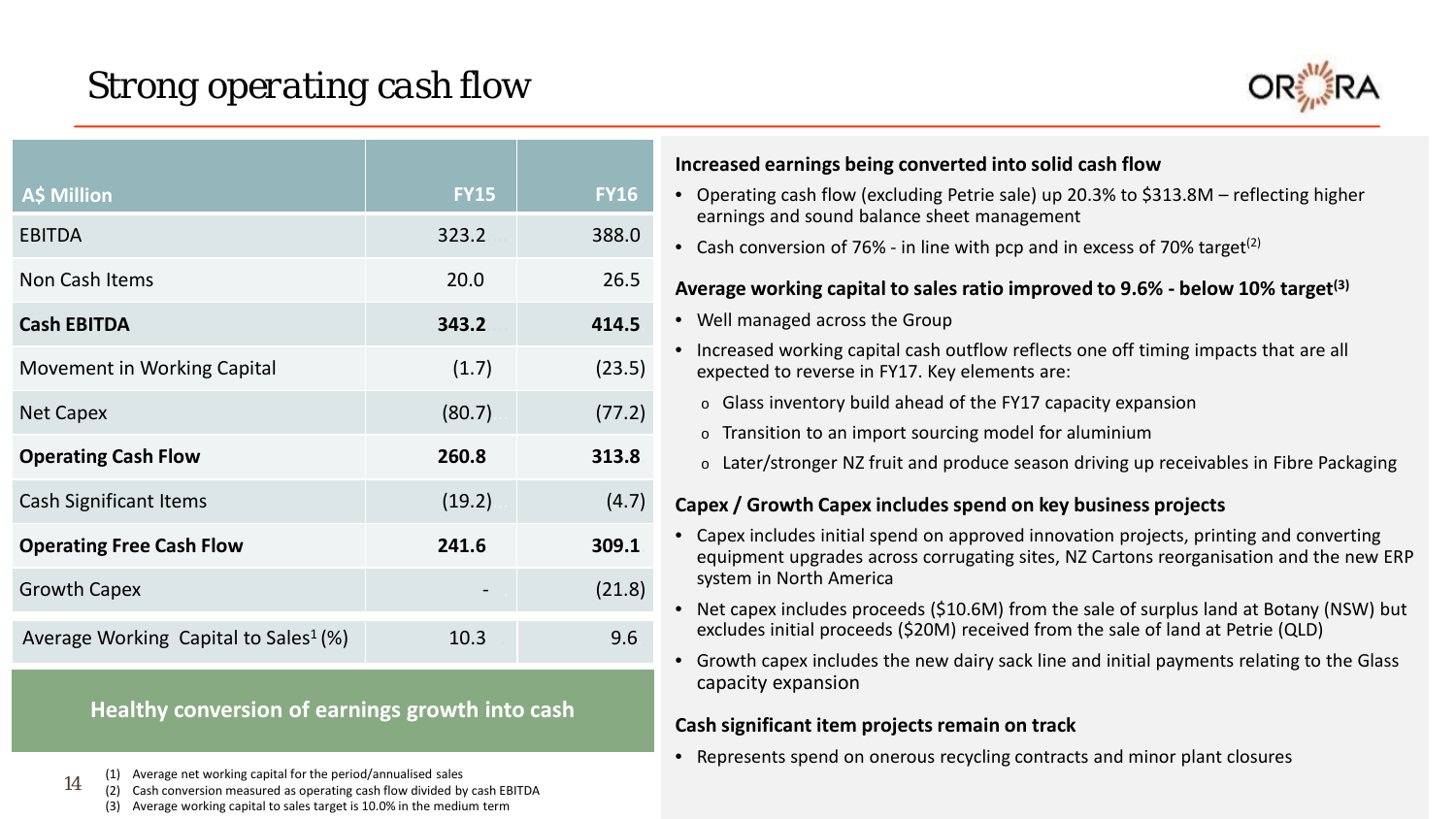

### **Balance Sheet**

| A\$ Million                   | June 15 | June 16 |
|-------------------------------|---------|---------|
| Funds Employed (period end)   | 2,049   | 2,128   |
| Net Debt                      | 607     | 630     |
| Equity                        | 1,442   | 1,498   |
| Leverage $(x)^{(1)}$          | 1.9     | 1.7     |
| ROAFE (%) <sup>(2)</sup> ,(3) | 10.6    | 12.7    |

**Robust balance sheet enabling growth investments to drive further shareholder value**

### **Strong balance sheet providing capacity to invest for future growth**

- Reduced leverage through conversion of earnings into cash
	- o Leverage of 1.7x down from 1.9x at June 2015 (1.7x at December 2015)
	- o Adverse FX impact on net debt of \$2.1M
	- o Underlying increase in net debt of \$20.6M investments in capital, acquisitions in North America and dividends offsetting increased operating cash flows and proceeds from the sale of surplus land
- Gearing is 30% in line with June 2015 (29% at December 2015)
- EBITDA interest cover is  $9.2x up$  from 8.5x in pcp
- Significant capacity and headroom in facilities and covenants
- Maintain disciplined approach to expenditure and acquisitions
- Higher earnings and disciplined financial management driving improved returns

(1) Calculated as Net Debt / trailing 12 month EBITDA

(2) RoAFE is calculated as EBIT / average funds employed

(3) Jun 16 excludes gain from the FY16 sale of land at Petrie, Queensland (representing \$8.4M EBIT). See Appendix 1 for reconciliation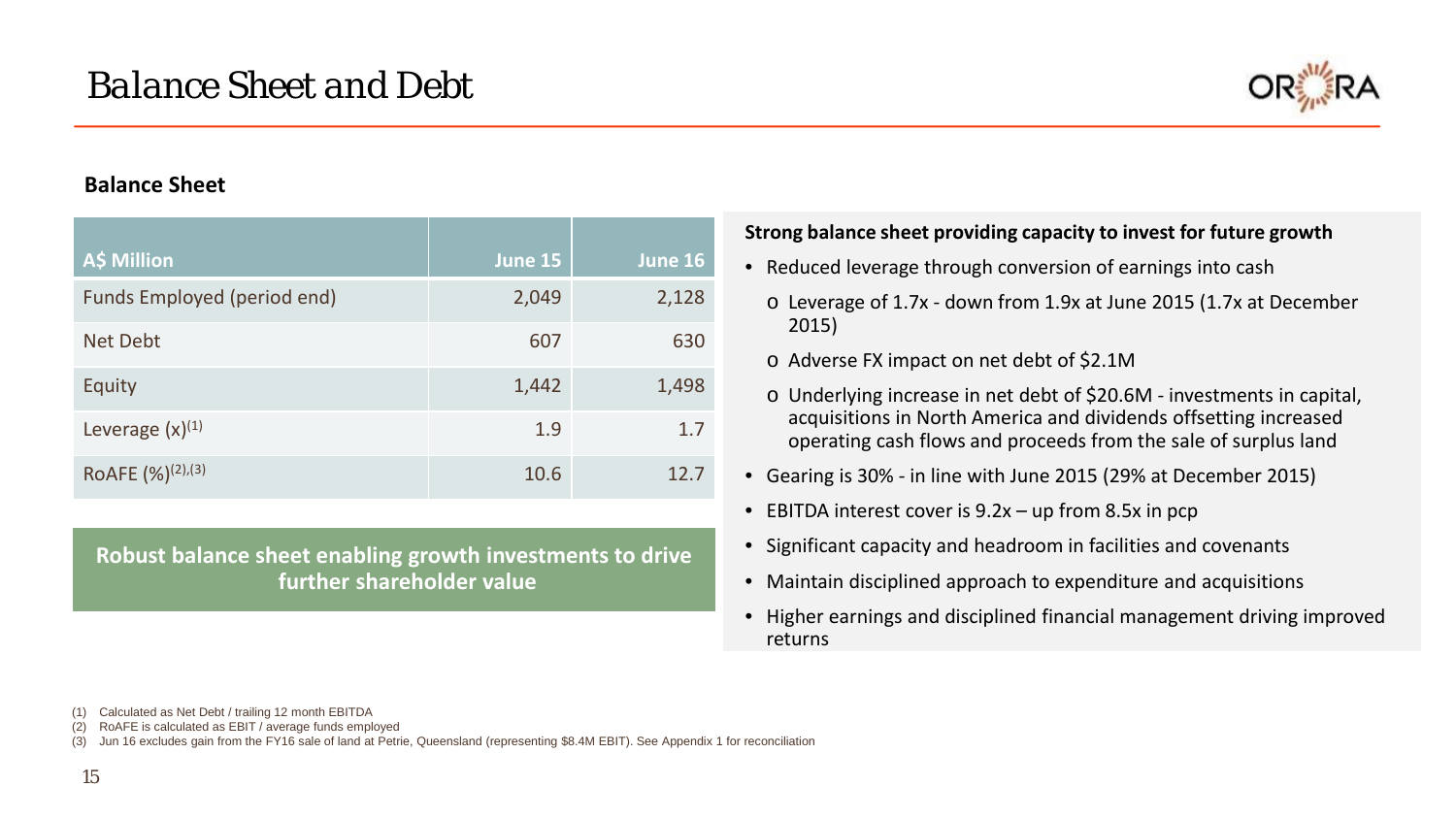

| <b>Total Debt Facilities - June 2016</b> | $$1,100$ million |
|------------------------------------------|------------------|
| Net debt                                 | \$630 million    |
| Cash on hand                             | \$66 million     |
| Drawn Debt                               | \$696 million    |
| <b>Undrawn Capacity</b>                  | \$408 million    |
| Leverage $(1)$                           | 1.7x EBITDA      |

### **Committed to maintaining sensible debt levels**

- Targeting to maintain investment grade credit metrics
- Successfully completed bank debt refinancing in April 2016 received strong support from both existing and new banks introduced to the Orora program
- Follows funding of a US\$250.0M US Private Placement completed in July 2015

### **Disciplined financial management to provide capacity for future growth**

- Declared dividends are at the top end of indicated 60 70% payout range
- Continue to actively pursue targeted M&A opportunities focused on enhancing core operations and/or improving industry structure
- Investment of growth capital to further develop current operations will be considered if substantially underpinned by a customer contract
- Targeted investment returns 20% RoAFE by year 3 for growth capital projects / "bolt on" close to the core acquisitions and year 5 for "adjacencies"
- Capital management opportunities in absence of suitable growth investments to be considered in time

(1) Equal to Net Debt / trailing 12 months underlying EBITDA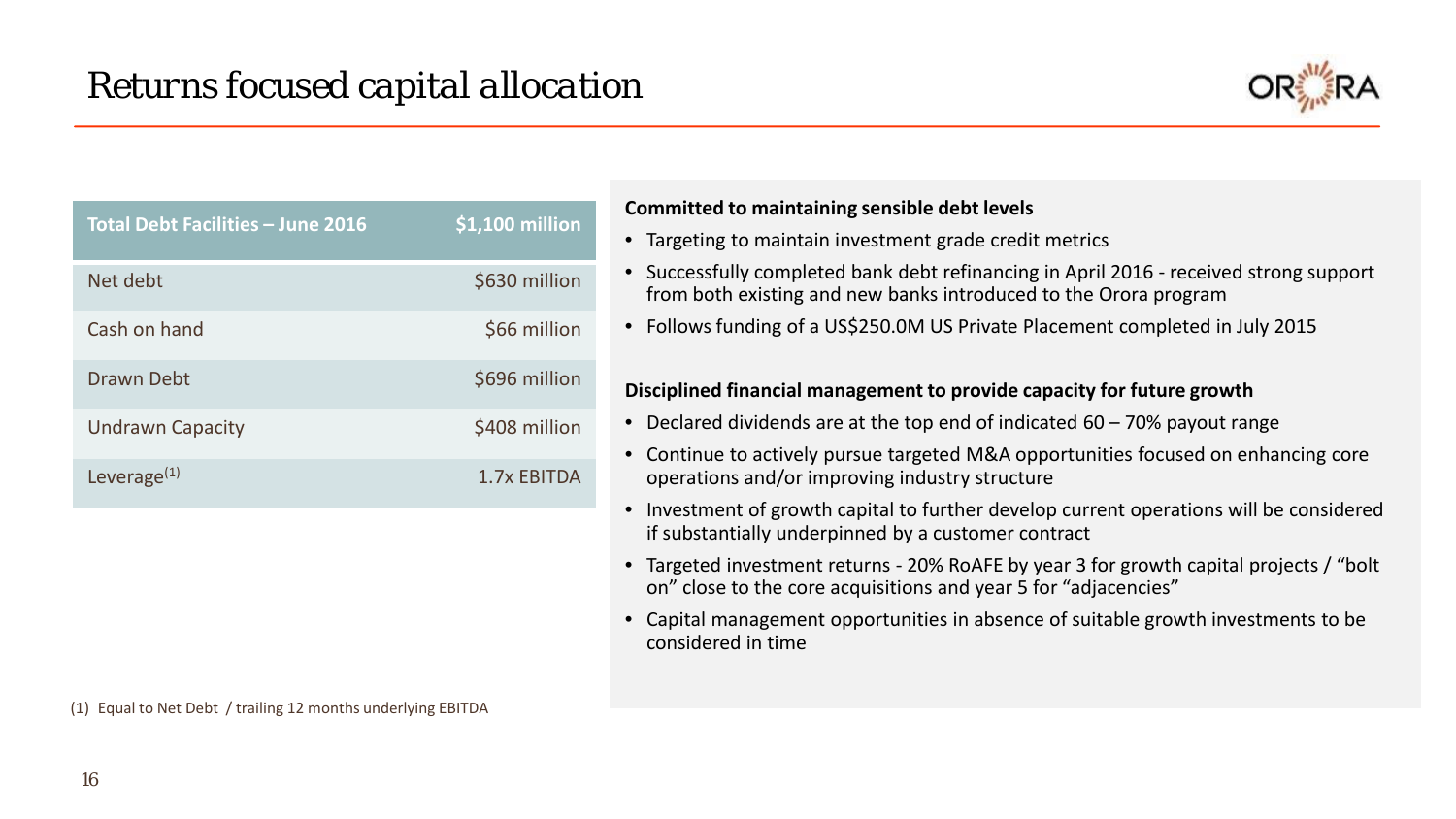

### **Completed successful bank debt refinancing in April 2016**

### **Action:**

- Replaced A\$350M multicurrency debt facility maturing in December 2016 with the following facilities:
	- 5 year USD denominated facility of US\$200M (A\$250M+)
	- 2 year AUD denominated facility of A\$100M
- Extended maturity of Tranche B (A\$400M multi-currency) facility from December 2018 to December 2019

### **Outcome:**

- Extends and smooths average debt maturity profile from 3.5 years to 5.1 years
- Provides funding diversification and improves management of undrawn line fees
- Strong support from both existing and new banks introduced to the Orora program
- Overall, minimal impact on interest cost from extending maturity profile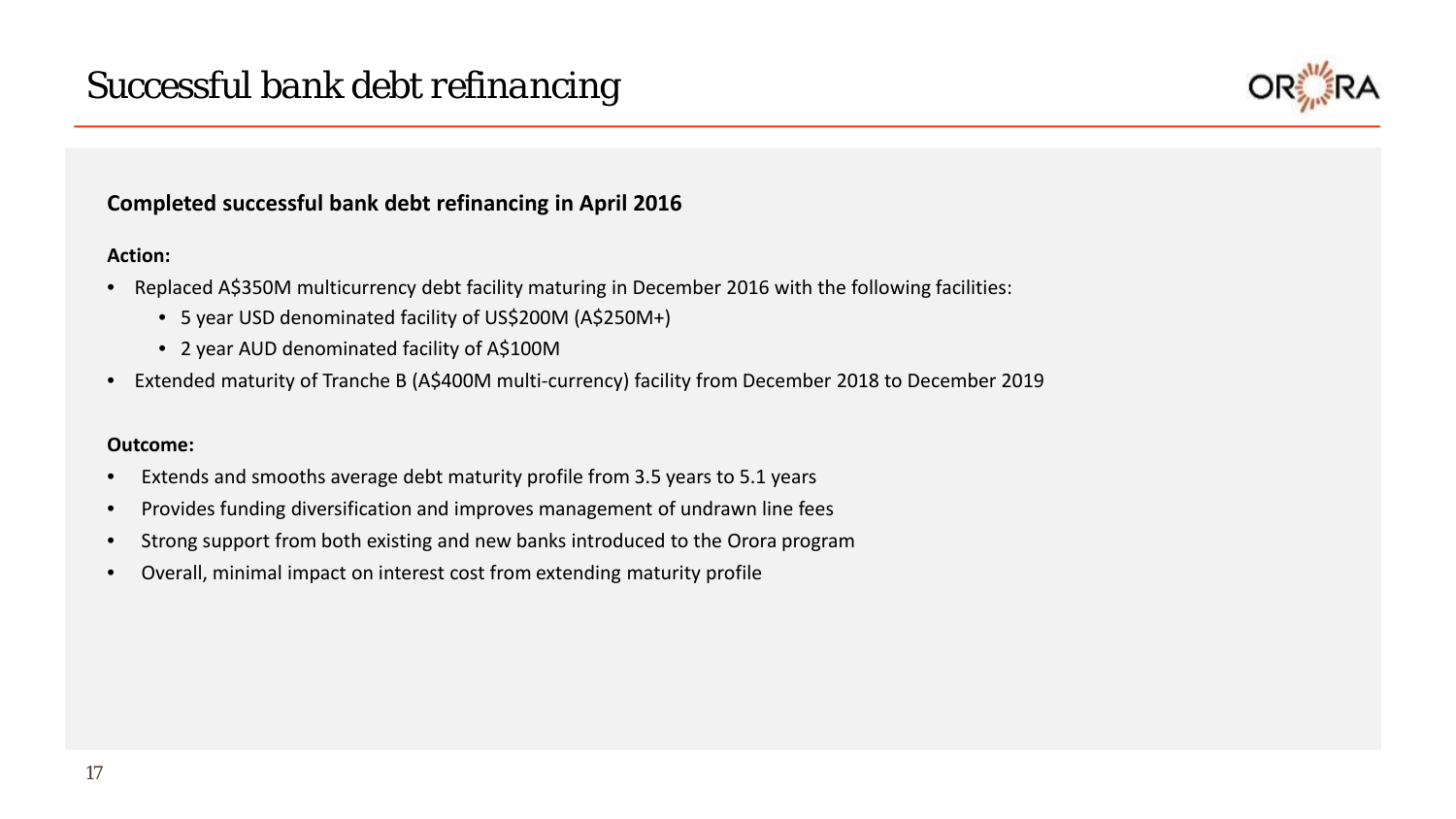## *Our Orora – culture of driving outperformance*



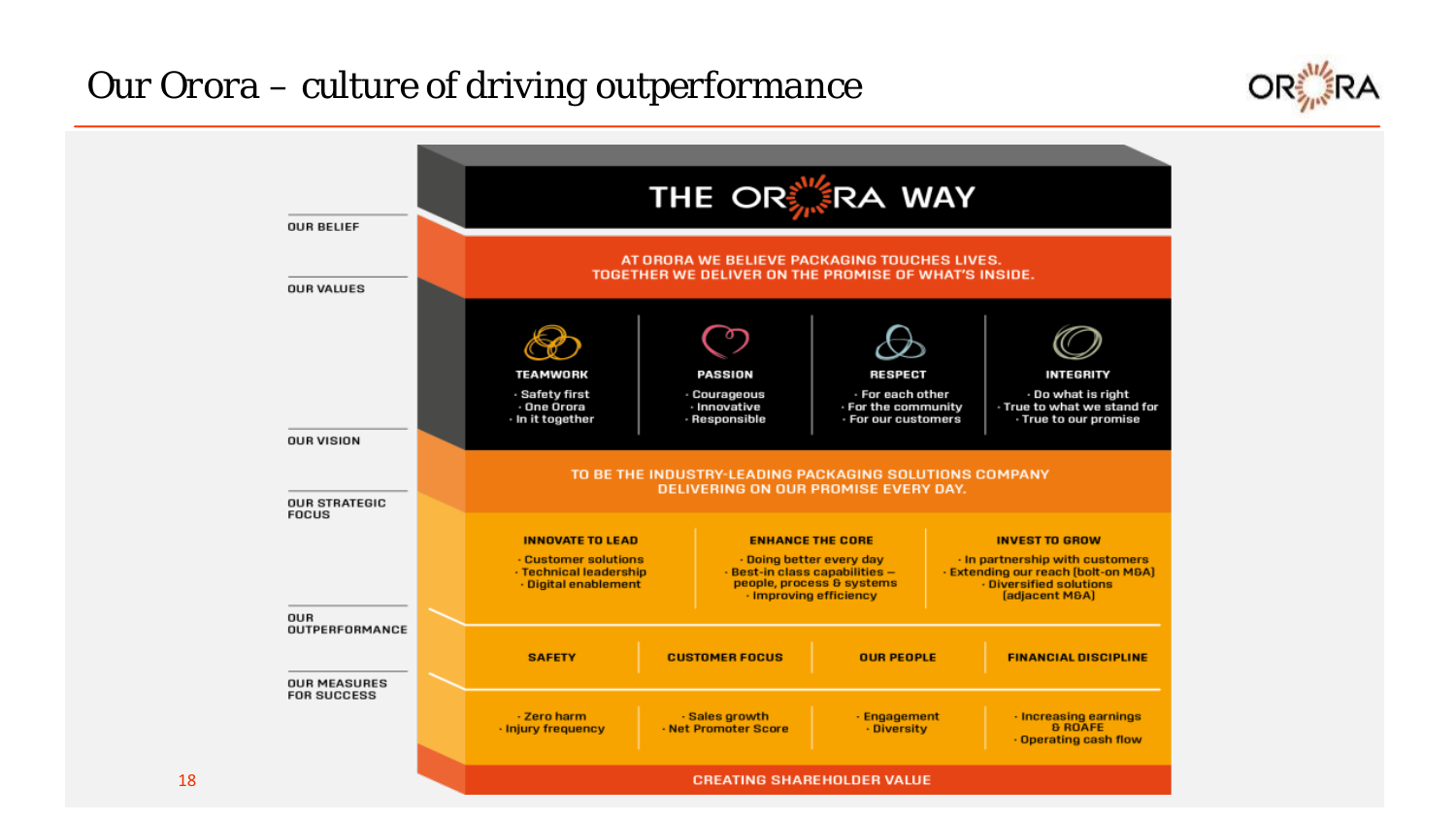## *Orora's blueprint for creating shareholder value*



| \$                                                                      | <b>ORGANIC</b><br><b>GROWTH &amp;</b><br><b>INNOVATION</b>                                           | <b>AS</b><br>$\mathbf{0}$ , $\mathbf{0}$           | <b>RETURNS FOCUSED GROWTH</b><br><b>CAPITAL ALLOCATION</b>                                                             |                                                                  |                                |                                           |                                                        |                                                         | <b>SUSTAINABLE</b><br><b>DIVIDEND</b> |  |
|-------------------------------------------------------------------------|------------------------------------------------------------------------------------------------------|----------------------------------------------------|------------------------------------------------------------------------------------------------------------------------|------------------------------------------------------------------|--------------------------------|-------------------------------------------|--------------------------------------------------------|---------------------------------------------------------|---------------------------------------|--|
| <b>Orora</b><br><b>Australasia</b><br><b>GDP Sales</b><br><b>Growth</b> | <b>Orora North</b><br><b>America</b><br><b>GDP+ Sales</b><br><b>Growth</b>                           |                                                    | <b>Organic Growth</b><br><b>Bolt-on M&amp;A</b><br><b>Adjacent</b><br><b>Capital</b><br>(North America Focused)<br>M&A |                                                                  |                                |                                           |                                                        | 60-70%<br><b>Pay Out Ratio</b>                          |                                       |  |
| <b>GDP based</b><br>growth,<br>enhanced by<br>innovation                | <b>GDP</b> based<br>growth<br>supplemented<br>by market share<br>gains & increase<br>share of wallet | <b>Customer</b><br>backed<br>growth<br>investments | 20% RoAFE<br>by Year 3                                                                                                 | <b>ONA</b><br>footprint<br>expansion/<br>个 product<br>capability | <b>Most deals</b><br>$<$ \$50M | <b>Targeted</b><br>20% RoAFE<br>by Year 3 | <b>Parallel</b><br>packaging<br>substrates/<br>markets | <b>Targeted</b><br>20% RoAFE<br>by<br>minimum<br>Year 5 | ~30% Franked                          |  |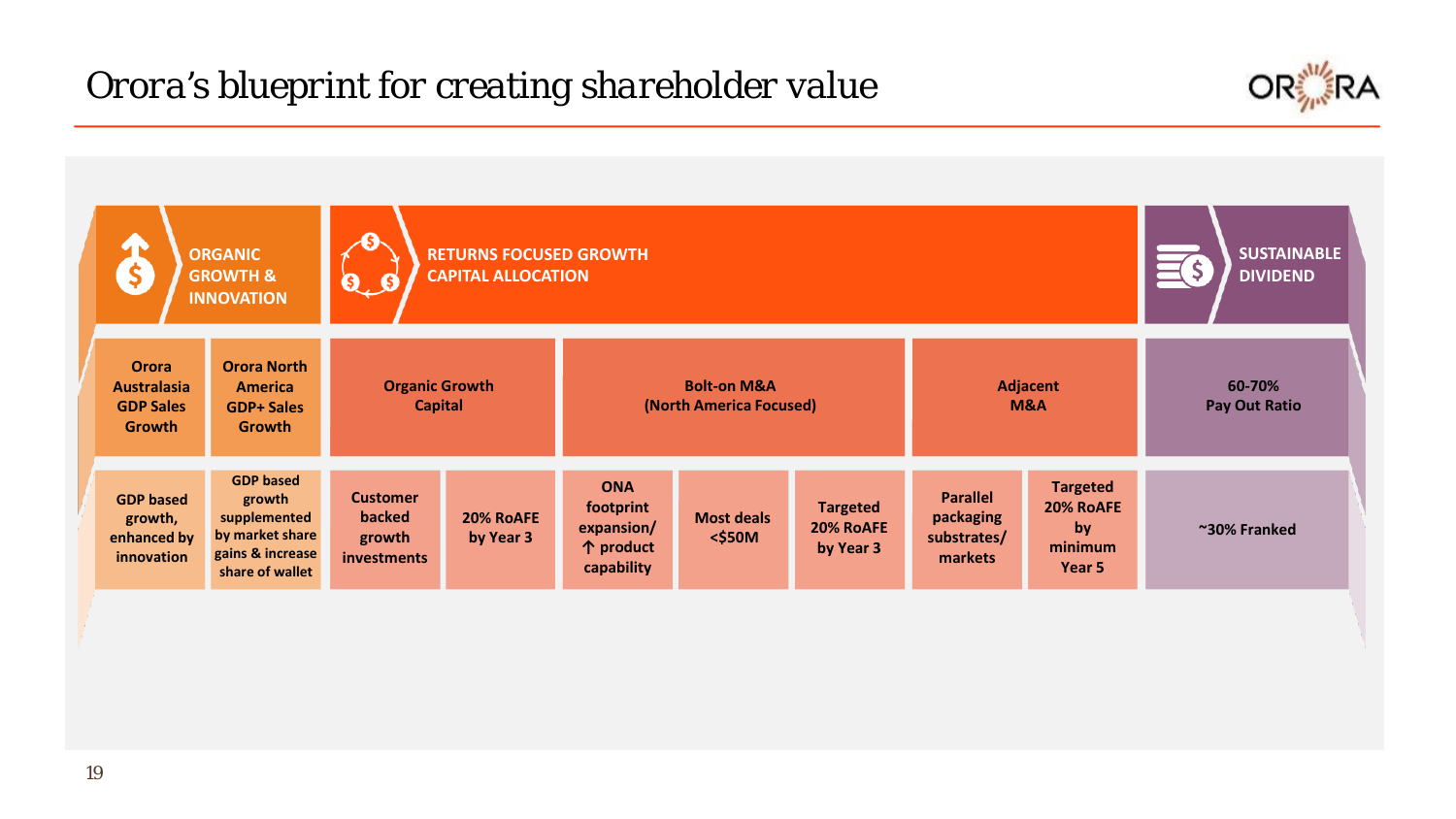*Orora has invested approx. \$225M in growth since ASX Listing in December 2013*

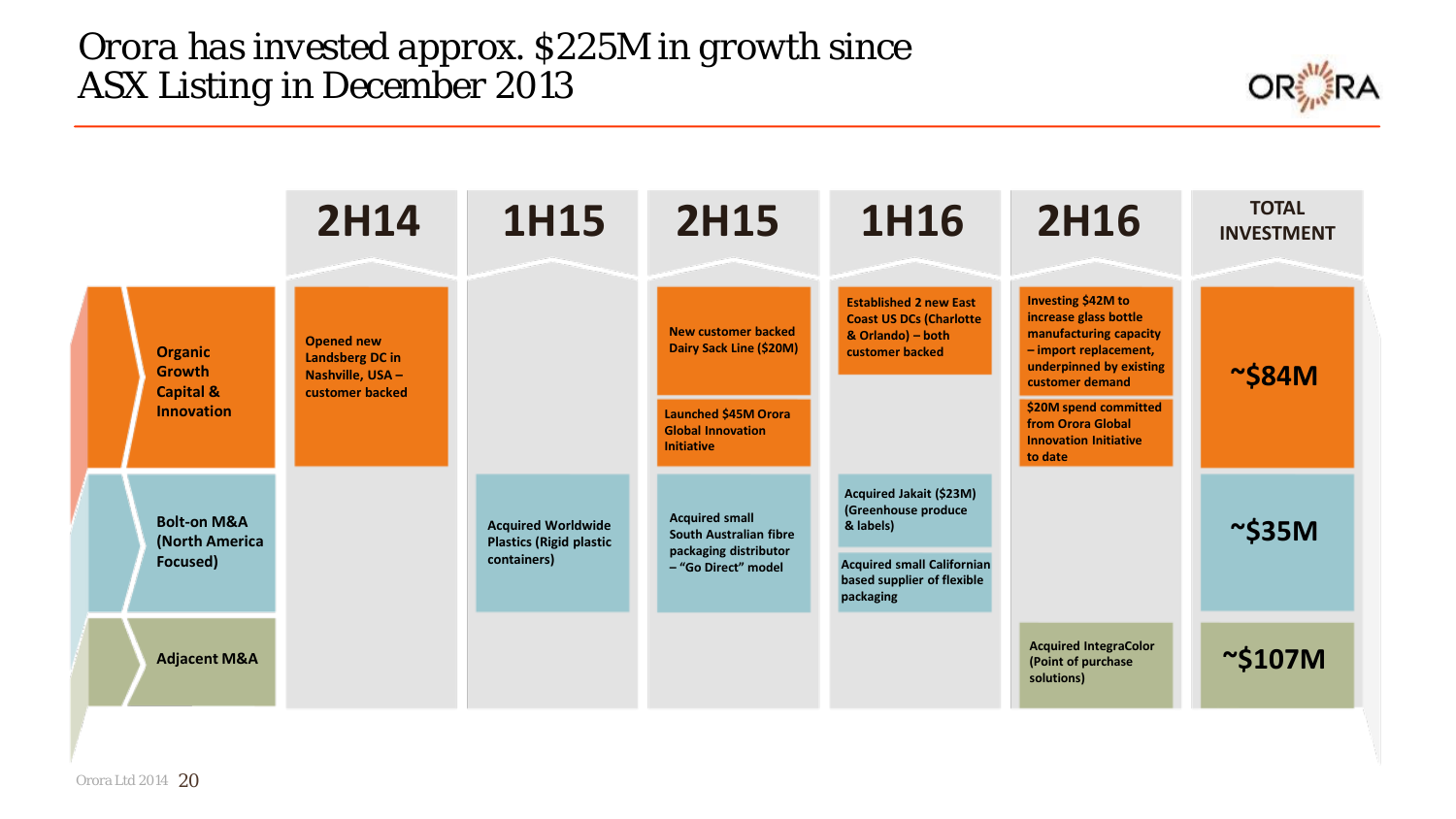# *Committed to creating shareholder value*



| What we said we would do                                                                     | What we have done in FY16                                                                                                                                                                                                                                                                            | <b>Shareholder value creation</b>                                                                                                                                                           |
|----------------------------------------------------------------------------------------------|------------------------------------------------------------------------------------------------------------------------------------------------------------------------------------------------------------------------------------------------------------------------------------------------------|---------------------------------------------------------------------------------------------------------------------------------------------------------------------------------------------|
| Progressive realisation of B9 'self help' benefits                                           | Additional \$13.7M of incremental B9 benefits delivered in FY16<br>- cost reduction & innovation/sales synergy benefits being<br>realised. On track for FY17 completion                                                                                                                              | • Total shareholder return in excess of 15% in the<br>12 months since 30 June $20151$                                                                                                       |
| Organic growth & profitable market share                                                     | Organic underlying sales growth in North America of 6%; new<br>sites opened in Orlando & Charlotte. Underlying sales growth<br>of 2.5% in Australasia                                                                                                                                                | • 9.5 cent dividend - approximately 67% payout<br>• RoAFE improved to 12.7% from 10.6% in pcp                                                                                               |
| Bolt on M&A - focused on ONA footprint expansion<br>3.<br>and/or increase product capability | Acquired Jakait (Sept '15) - expands Landsberg footprint &<br>increases product capability. Worldwide Plastics delivered 20%<br>RoAFE hurdle rate a full year ahead of return criteria                                                                                                               | • Orora remains committed to generating<br>further shareholder value through a continued<br>focus on profitable sales growth, cost control<br>and efficiency, investments in innovation and |
| Adjacent M&A - invest in parallel packaging substrates<br>and/or markets                     | Acquired IntegraColor (March '16) - expands ONA into POP,<br>creates new earnings stream & platform for future bolt-on<br>M&A                                                                                                                                                                        | the disciplined allocation of free cash flow to<br>growth projects that are expected to meet<br>targeted returns                                                                            |
| Invest in innovation to enhance customer value<br>proposition                                | Orora Global Innovation Initiative committed approx. \$20M to<br>5.<br>new projects and launched internal crowd sourcing initiative to<br>cultivate idea generation. Established further relationships with<br>specialist 3rd party vendors (anti-counterfeiting & cold chain<br>monitoring systems) |                                                                                                                                                                                             |
| Customer driven growth investments<br>6.                                                     | Investing \$42M to increase Glass output capacity - import<br>replacement and underpinned by existing demand. New \$20M<br>dairy sack line currently being commissioned - tracking on time<br>& cost                                                                                                 |                                                                                                                                                                                             |
| 7. Sustainable dividend payouts                                                              | Declared dividends up 27% on pcp - top end of indicated 60-<br>70% payout range                                                                                                                                                                                                                      | Dividends reinvested in security. Reflecting                                                                                                                                                |
| Disciplined expenditure approach                                                             | 8. Cash conversion 76% - above 70% target                                                                                                                                                                                                                                                            | period 1 Jul 2015 to 30 Jun 2016                                                                                                                                                            |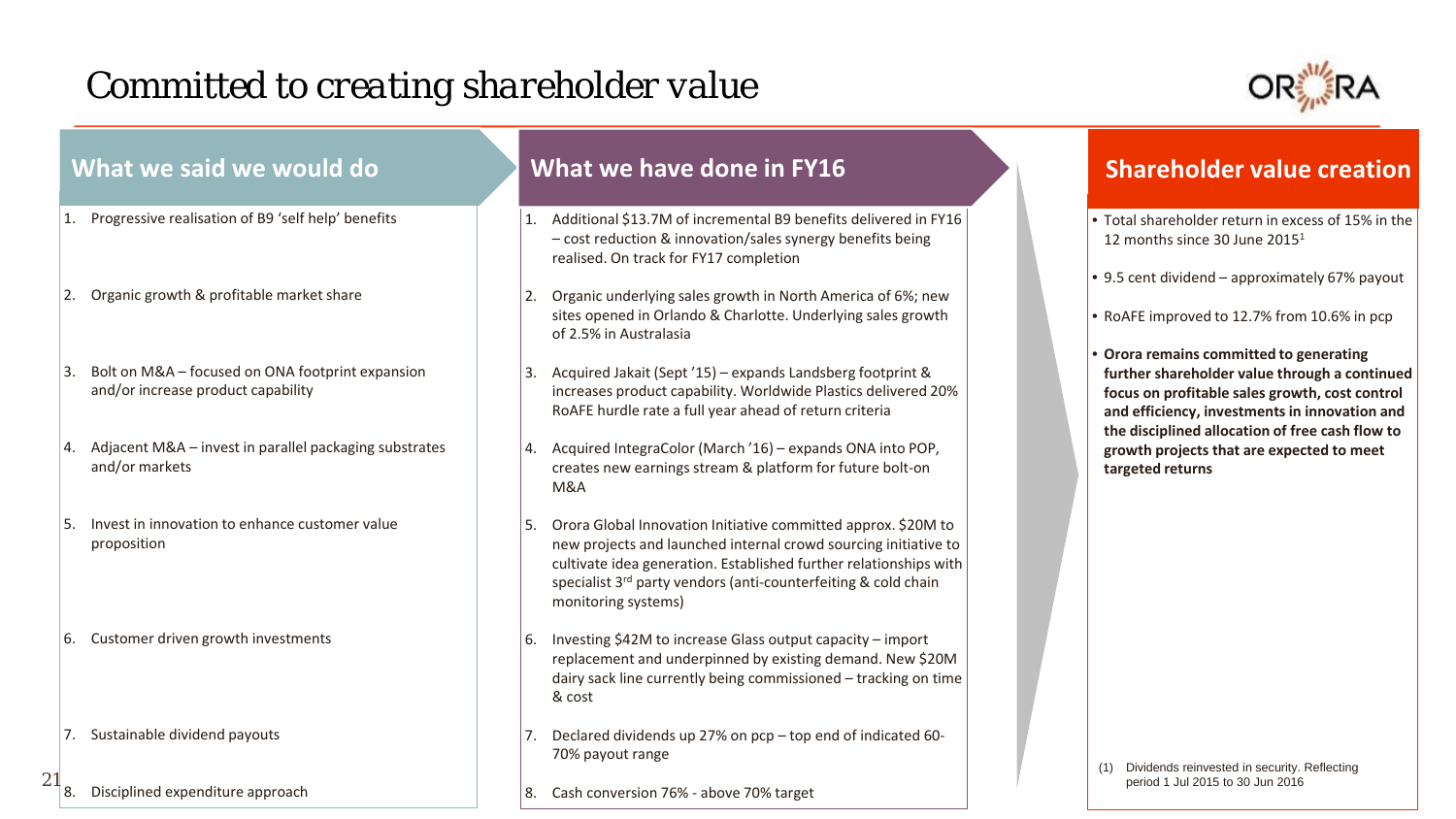

#### **Orora Australasia**

- Expect to deliver final incremental B9 'self help' benefits of approximately \$7M will represent full realisation of the \$42.5M EBIT benefit program
- Export of B9 paper to North America is expected to be in excess of 80,000 tonnes in FY17
- The Glass capacity expansion is expected to be complete and fully operational by end of FY17
	- o Installation will be staged (August, October and March) capex spend of approximately \$35M in FY17
	- $\circ$  Earnings impact in FY17 expected to be neutral due to downtime and the need to work through low margin imported inventory
- New state of the art digital printer within Fibre Packaging to be operational in 2QFY17
- Continue to utilise the Orora Global Innovation Initiative to drive innovation, modernisation and productivity across the business segment
- Reorganisation of the New Zealand Cartons operations expected to be completed in 2QFY17
- The "state of the art" dairy sack line at Keon Park expected to be fully operational in 2QFY17
- The B9 and Glass divisions face remaining headwinds from rising input costs

#### **Orora North America**

- Continued push for market share and cost efficiencies
- Continue to integrate the acquisitions of IntegraColor and Jakait
- Actively pursue further organic and M&A growth opportunities in both the packaging solutions and POP segments
- Complete the upgrade and expansion of a key Californian warehouse and fulfilment centre in 1H17
- Continue to utilise the Orora Global Innovation Initiative to drive innovation, modernisation and productivity across the business segment
- Progressive roll out and integration of new ERP system (currently scheduled for FY18 completion) majority of the remaining US\$7M of capital to be spent in FY17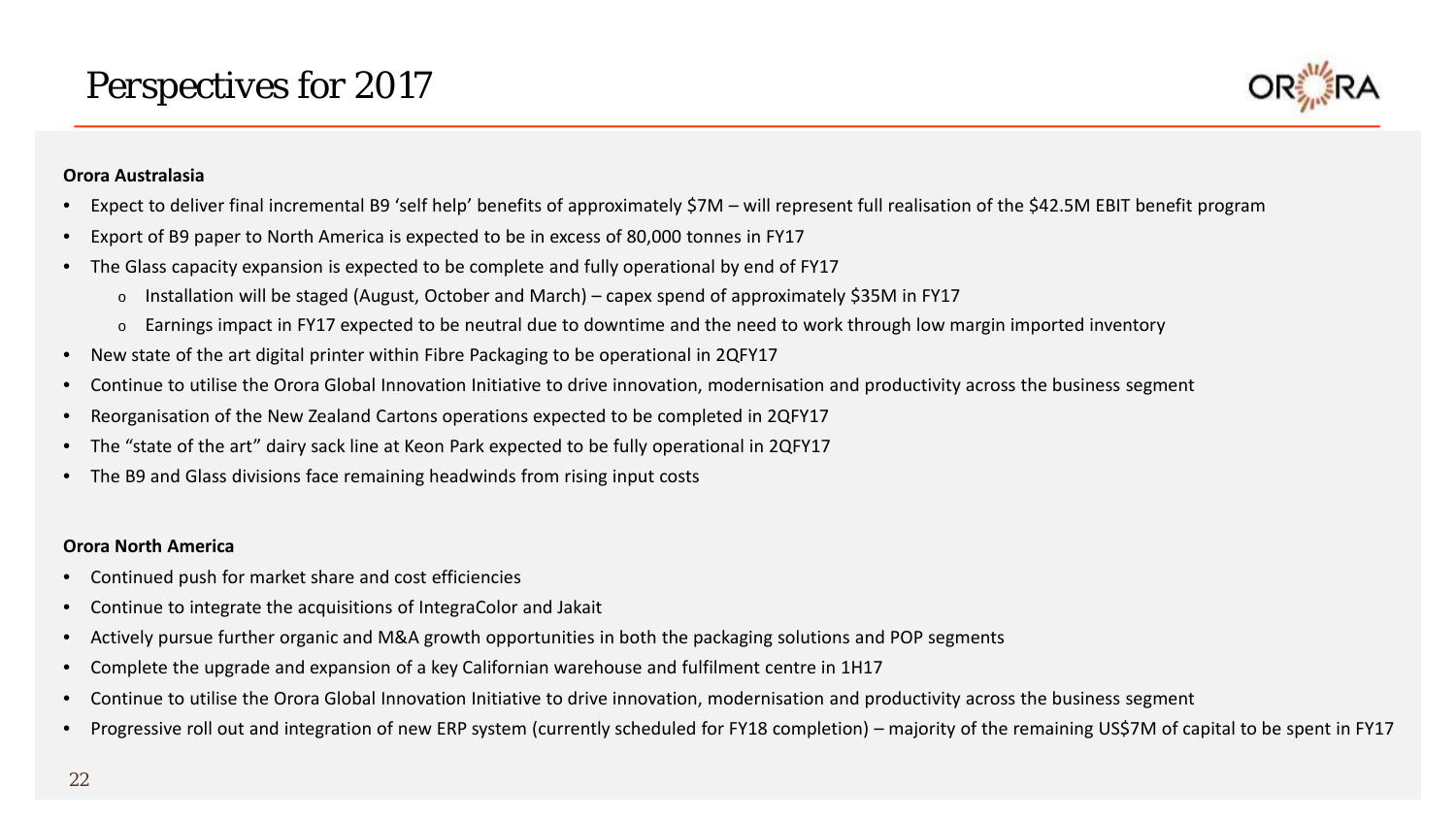

• Orora expects to continue to drive organic growth and invest in innovation and growth during FY17, with earnings expected to be higher than reported in 2016, subject to global economic conditions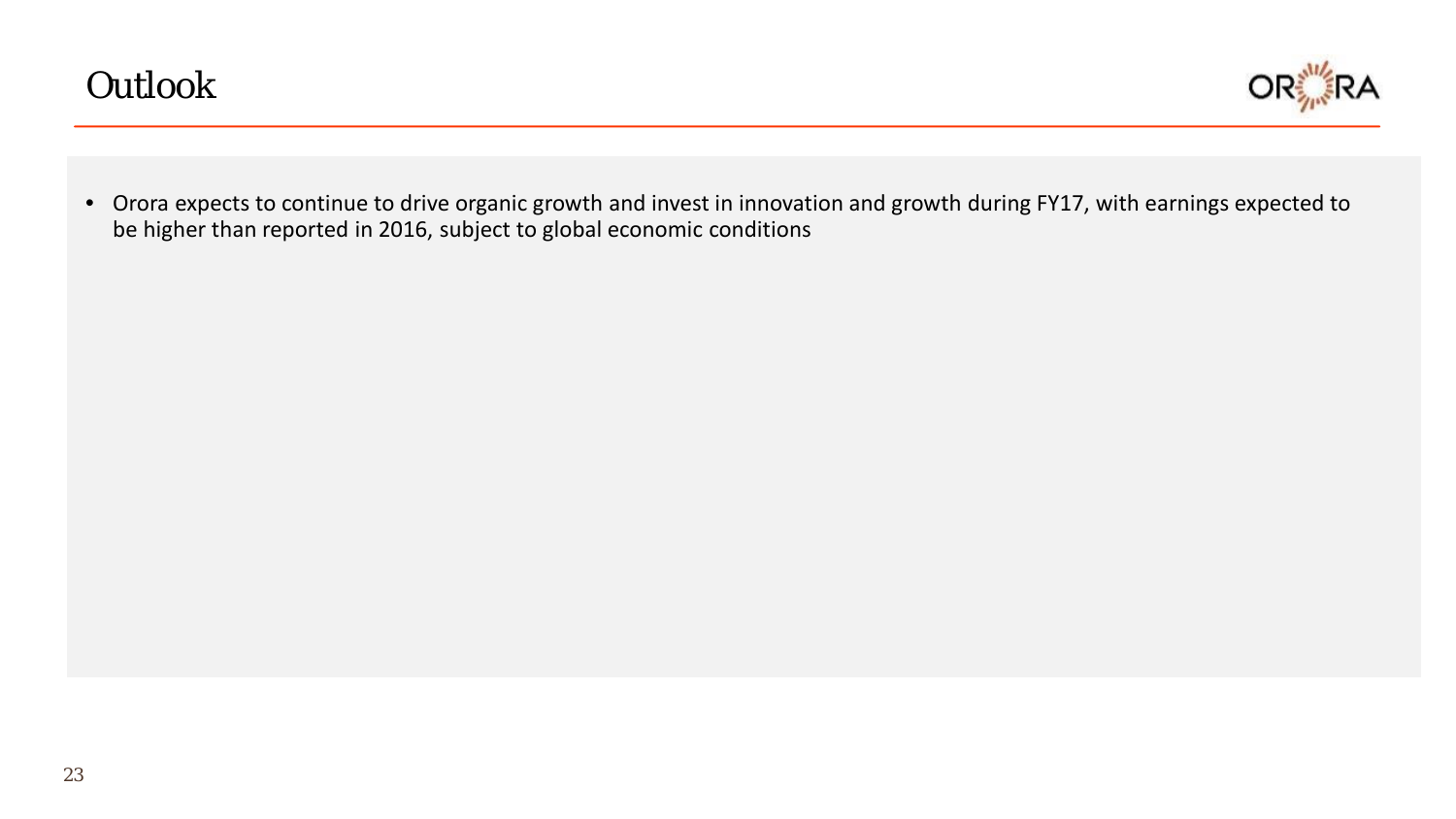# *Reconciliation: Profit on Sale of Petrie Land Appendix 1*

**ORERA**